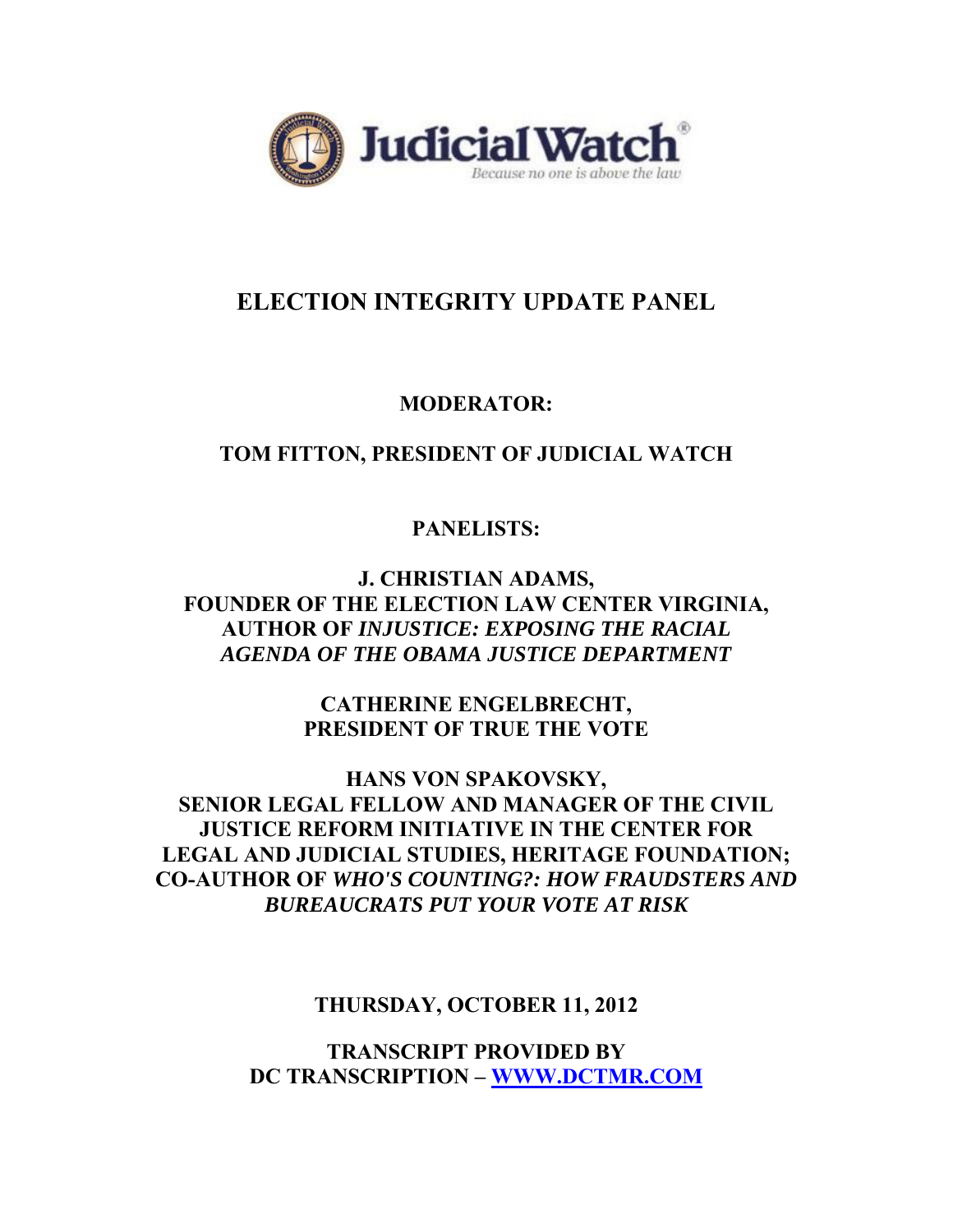TOM FITTON: Thank you for joining us here and on the Internet, hopefully. Thank you.

I'm Tom Fitton. I'm president of Judicial Watch. Judicial Watch is a conservative, nonpartisan educational foundation dedicated to transparency, integrity, and accountability in government politics and the law. Through educational activities, we advocate high standards of ethics and morality in our nation's public life and seek to ensure that political and judicial officials are accountable to the American people. Judicial Watch does not endorse or oppose candidates for public office.

We're pleased to present this panel to give you an update from key players in the debate about the integrity of the 2012 elections. We'll update you on current legal battles over voter ID laws, legal challenges to ensure clear voter rolls, the debate over early voting, military voting rights, and the role, of course, of the Department of Justice in all of this.

In 2012, earlier this year, we announced – Judicial Watch did in league with Christian Adams at the Election Law Center, and Catherine Engelbrecht of True to Vote, our 2012 Election Integrity Project. And the project focused initially on the issue of whether or not the voting rolls were clean and accurate pursuant to the federal law known as the National Voter Registration Act. And that's the law that's typical as the motor voter ID law, the motor voter bill. And there's a provision, obviously, in that law that provides access to voter registration through DMVs and public assistance centers and places where you have interaction with the government.

But there's another provision of the law that requires concurrently to that increased access to registration reasonable efforts by state and local governments to clean up the rolls. So you have all these extra people registering, there's got to be a process in place so that, when people die or move away or become ineligible otherwise, that their names be removed. And, of course, the left was not terribly interested in cleaning up the rolls but increasing registration. And that's not what the law is about.

So Judicial Watch did an analysis last year, compared Census Bureau data to voter registration data, and found that there were at least a dozen states where they had counties where they had over 100 percent of the eligible population on the rolls, meaning they had more people living there – they had more people on the rolls than were actually living there and eligible to vote. And that's a pretty good indication they're not cleaning up their rolls.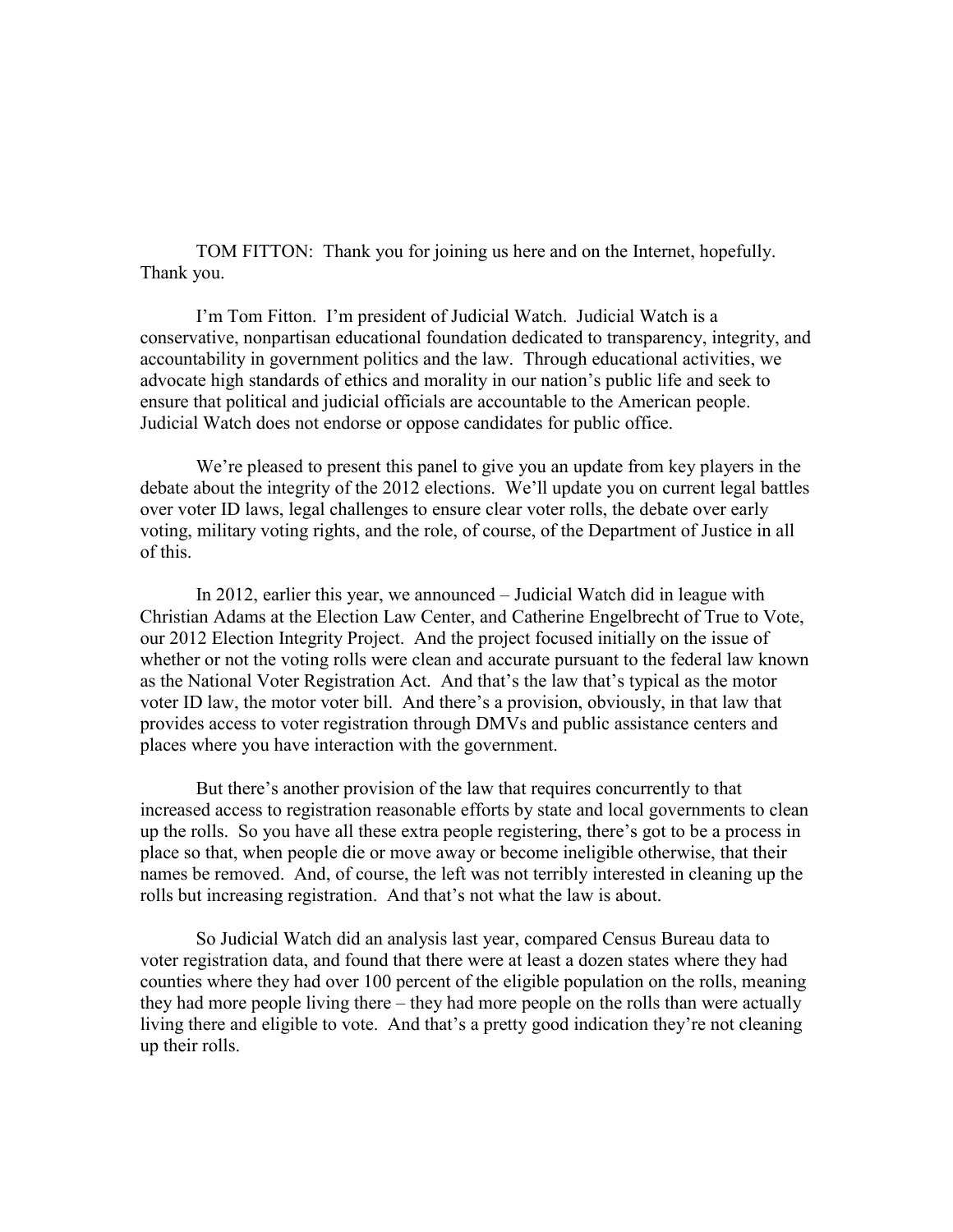Now, what's interesting is that there's a provision under the section the law requiring the cleanup of the rolls that allows aggrieved parties, whether there be citizens or groups to sue to maintain the clean election rolls. And Judicial Watch with True to Vote as a co-plaintiff and client, and also working with Christian Adams through his Election Law Center, initiated the first ever lawsuits by private entities to try to clean up the rolls. And we sued in Ohio and in Indiana, and we've intervened in Florida to protect efforts to clean up the rolls that were made, frankly, in response to some of our inquiries about dirty rolls in Florida.

But let me give you a better context, because, you know, the issue about over 100 percent of the rolls, that's a more narrow issue. When you look at it in a broader – from a broader point of view, it looks like in many of these key states, and, frankly, it probably goes across the country, places like in Ohio, and in Pennsylvania, and Colorado, as much as a fifth of the people on the voting rolls ought not to be there. They're either inactive, they're dead, they've moved away, or they're registered in more than one state, a fifth.

And so that makes it quite sensible, when we get into our next topic, to have voter ID. Certainly if you know – if there's any temptation to vote illegally on behalf of these – the 20 percent of the electorate that's not there, that task is going to be a lot more difficult if you have a reasonable voter ID measure.

Now, the Department of Justice is supposed to be enforcing the law to clean up the rolls, but they're not doing it, and Christian Adams will talk about that. In fact, what they're doing is they're pressuring states improperly, in my view, to maximize the voter registration numbers through these welfare food stamp offices, DMVs, throwing out, and improperly throwing out safeguards or trying to strike down safeguards against voter registration fraud.

And who are they working with? They're working with the Project Vote ACORN crowd. Now, Project Vote and ACORN were responsible for massive voter registration fraud in 2008. And we have documents showing that they've been working with the Department of Justice on these voter registration litigation efforts. And to have this group in the halls of the Justice Department working on election integrity issues is like having the mafia help the FBI in anti-racketeering enforcement. It's that bad.

So you can't trust the Department of Justice to fairly enforce the law here. They've been AWOL on this cleaning up the voting rolls. And it's a real crisis for the integrity of our elections. And on top of that, you have the Obama campaign specifically attacking – a presidential campaign attacking voter integrity efforts in places like Ohio and Florida.

And, of course, Holder making all of these racially inflammatory comments about sensible voter ID laws, and he's been making all of this noise, and we'll talk about how despite all of his noise, the courts in a bipartisan fashion, from judges from Republican and Democratic ranks have brushed back his outrageous racial demagoguery on this in court.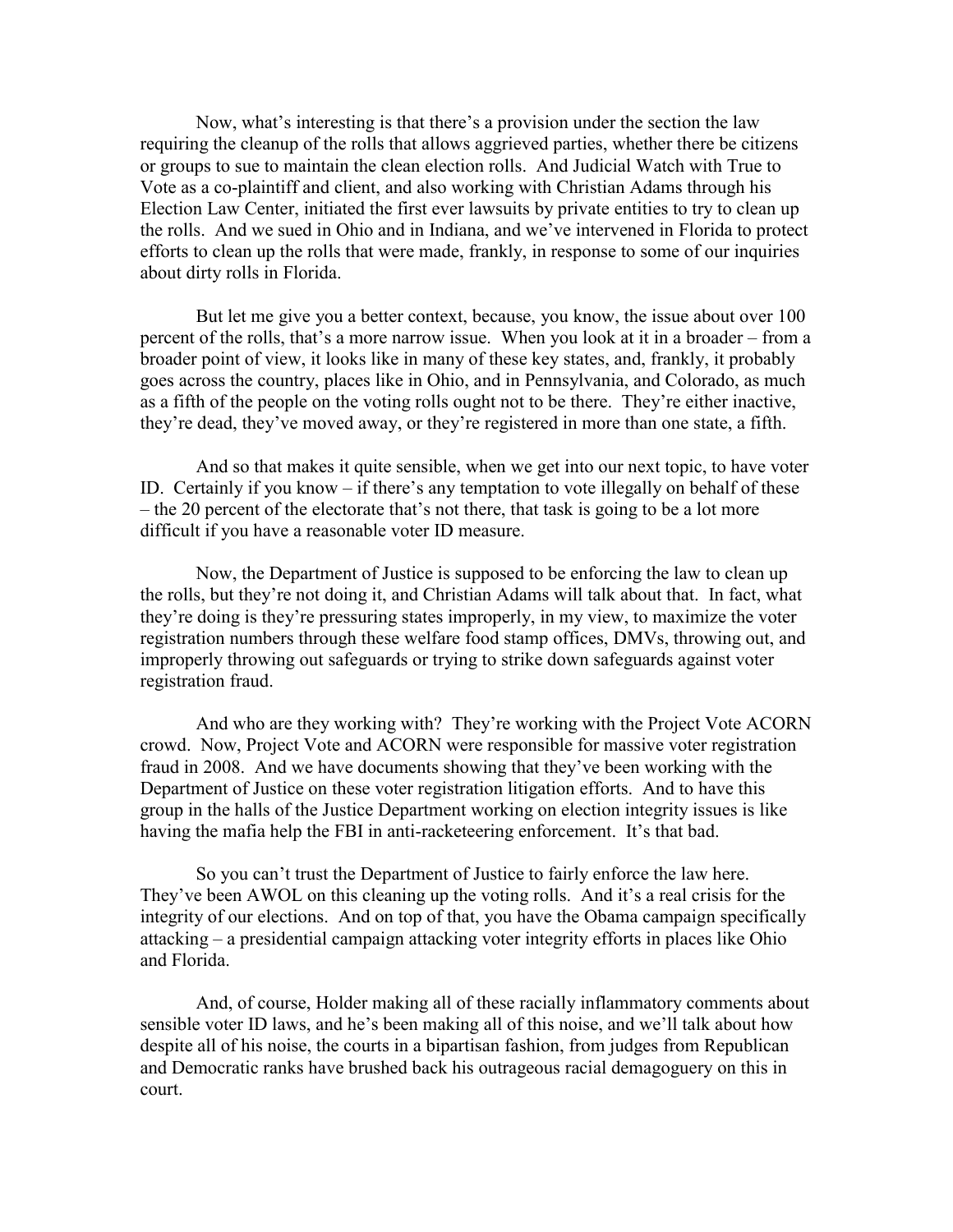So you can see that the Justice Department not only is on the wrong side of the law, but is actually inflaming the situation by making these false allegations related to race in the campaign.

And the other thing I'd like to call attention to, when you think of the Justice Department, for instance, suing in Florida to stop Florida from even asking whether someone is a citizen and is voting, whether they can even investigate whether there are non-citizens on the rolls, you have to wonder why on earth the Justice Department would object to a state making some reasonable inquiries as to the citizenship status of folks that they believe may not eligible to vote under the laws of the United States.

And I would tie all of this into the president's lawless amnesty measures to provide temporary protective status to individuals under 30, and Lord knows who else under their rules. And in my view, it's not about the Hispanic vote. When you tie it all together, it's about the illegal alien vote, the attack on voter ID, the hostility to even asking whether there are citizens on the rolls, the failure to clean up the rolls, and then the push to legalize more or less illegal aliens. I'm confident that they're happy, if need be, to have these folks voting illegally come this election cycle.

So my view when it comes to the integrity of the elections, the establishment is whistling past the graveyard. The integrity of our elections is taken for granted by many Americans and the integrity of our electoral process is essential to the functioning of our participatory democracy. Voter fraud drives honest citizens out of the democratic process and breeds distrust of our government. Voters who fear their legitimate votes will be outweighed by fraudulent ones will feel disenfranchised.

And let me just be clear  $-$  it's not only important that the elections be actually free, fair, and clean, but that they appear free, fair, and clean, because if you don't have confidence in the election system, people are not going to vote because they think their votes won't count. So these measures that we're talking about in our litigation and all the work here being done at the table was designed actually to reassure people that their votes count and get them to participate in this system. And fraud and the perception of fraud and the concern about all these dead people on the rolls, that keeps people away from the polls as opposed to bringing them to the polls.

Now, we're being honored to be joined by really folks who have been on the frontlines. And there are only a handful of individuals and groups out there on the conservative side that have been taking an active role in raising questions about election integrity. And this has been the playground of the left for years and years. And the left is infuriated that conservatives are trying to vindicate the franchise on behalf of all Americans. And so the leaders here have all been attacked by the left, but they're supported by the American people. And we'll talk about that as we bring folks on.

And I'll just introduce everyone together and then I'll let everyone talk.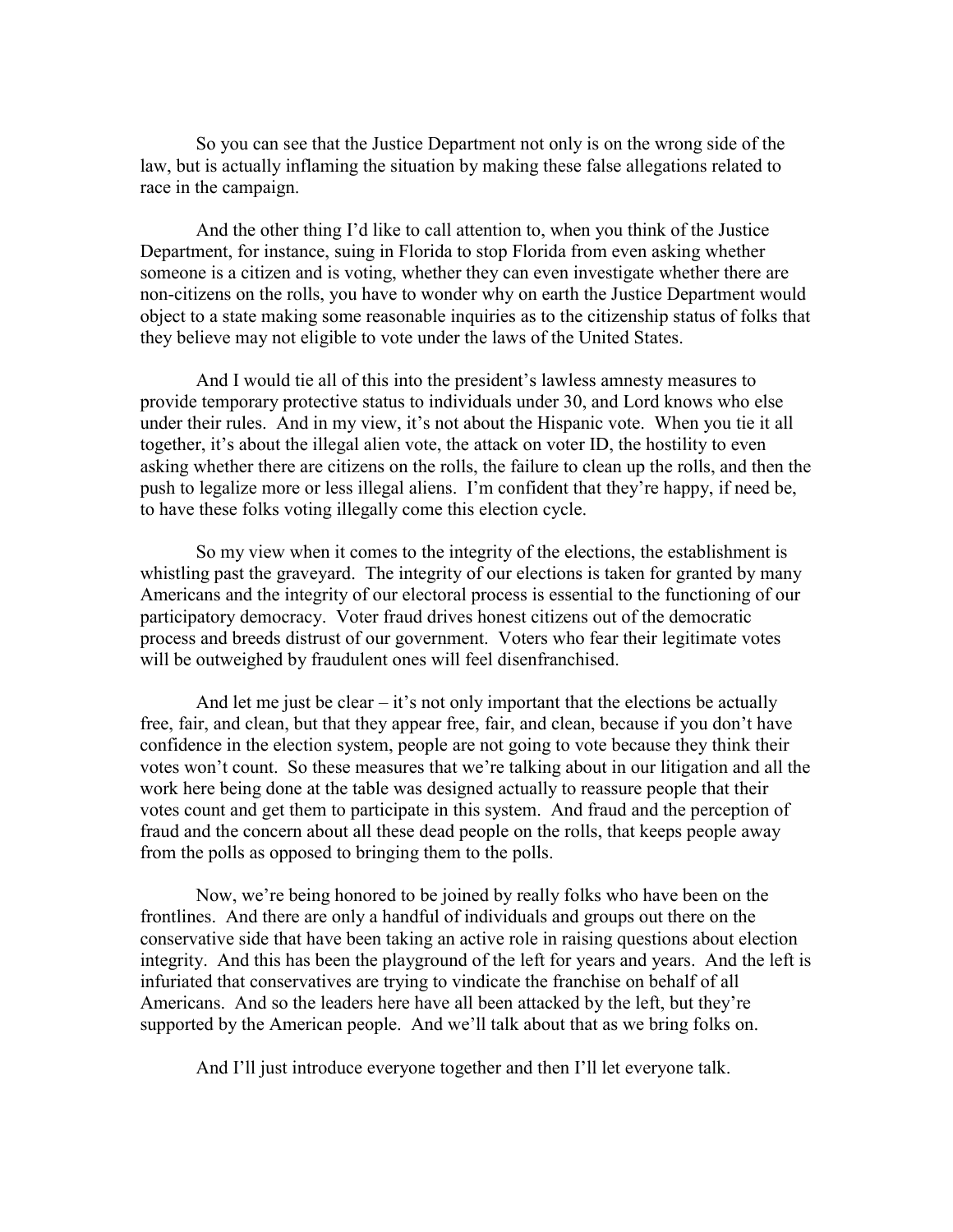At the end of the table, furthest from me is Hans von Spakovsky, who is senior legal fellow and manager of the Civil Justice Reform Initiative in the Center for Legal and Judicial Studies. He concentrates on voting, elections, campaign finance, civil justice and tort reform, civil rights, immigration, enforcement, and government reform. He's the author, along with John Fund, of *Who's Counting: How Fraudsters and Bureaucrats Put Your Vote at Risk*. And I think we have some of those books available here for you today. He also served as commissioner on the Federal Election Commission and general counsel to the assistant attorney general for civil rights from 2002 to 2005, where he actually – one of his duties and responsibilities was to have – direct the enforcement of the Voting Rights Act and the Help America Vote Act of 2002. Let me just personally about Hans is that he really is an intellectual leader and legal force behind the approach that we're talking about in terms of election integrity. And his leadership has been essential and has been magnified beyond belief because of his activism and his leadership.

Also joining us – we're honored to be joined by Pennsylvania State Representative Daryl Metcalfe, who drove down from up the Pittsburg area today, recognized by the *Pittsburg Post Gazette* as Pennsylvania General Assembly's number one conservative. State Representative Daryl Metcalfe, who represents Butler County, the area just north of Pittsburg, is serving his seventh term in office. Representative Metcalfe serves as the Republican majority chairman of the Pennsylvania House State Government Committee which is responsible for reviewing legislation dealing with all aspects of state government, including proposed amendments to the Pennsylvania Constitution, statewide initiative and referendum in the Public Official Employee Ethics Act – good luck with that – and campaign finance and election code reform. He was the author of the Pennsylvania Voter Identification Protection Act, which requires voters to show valid photo identification each and every time they vote. And for over a decade, Representative Metcalf – and this is how we first met – has worked to protect the integrity of one of the most important fundamental American freedoms, the right to vote.

And our friend and client, Catherine Engelbrecht, is here. She is founder and president of True to Vote. She started True to Vote in 2009. It's a citizen-led effort to restore honor, integrity in our electoral system. True to Vote educates voters, researches the veracity of voter registries, trains and mobilizes volunteers to work in polling places and advocates for comprehensive election code reform legislation. And they developed an excellent program of training technology and support to equip citizens to participate in the electoral process. And they're on target to mobilize a million voters still for  $-$  or a million volunteers for 2012.

#### CATHERINE ENGELBRECHT: A million voters. Yes.

MR. FITTON: Voter volunteers. I guess you don't need to be a voter to be a volunteer. But their effectiveness at the grassroots level on this issue is really unmatched. And, as I said, she's been attacked for trying to monitor the election system processes here in the United States. It's really quite extraordinary, not only her work but the nature of the attacks against her.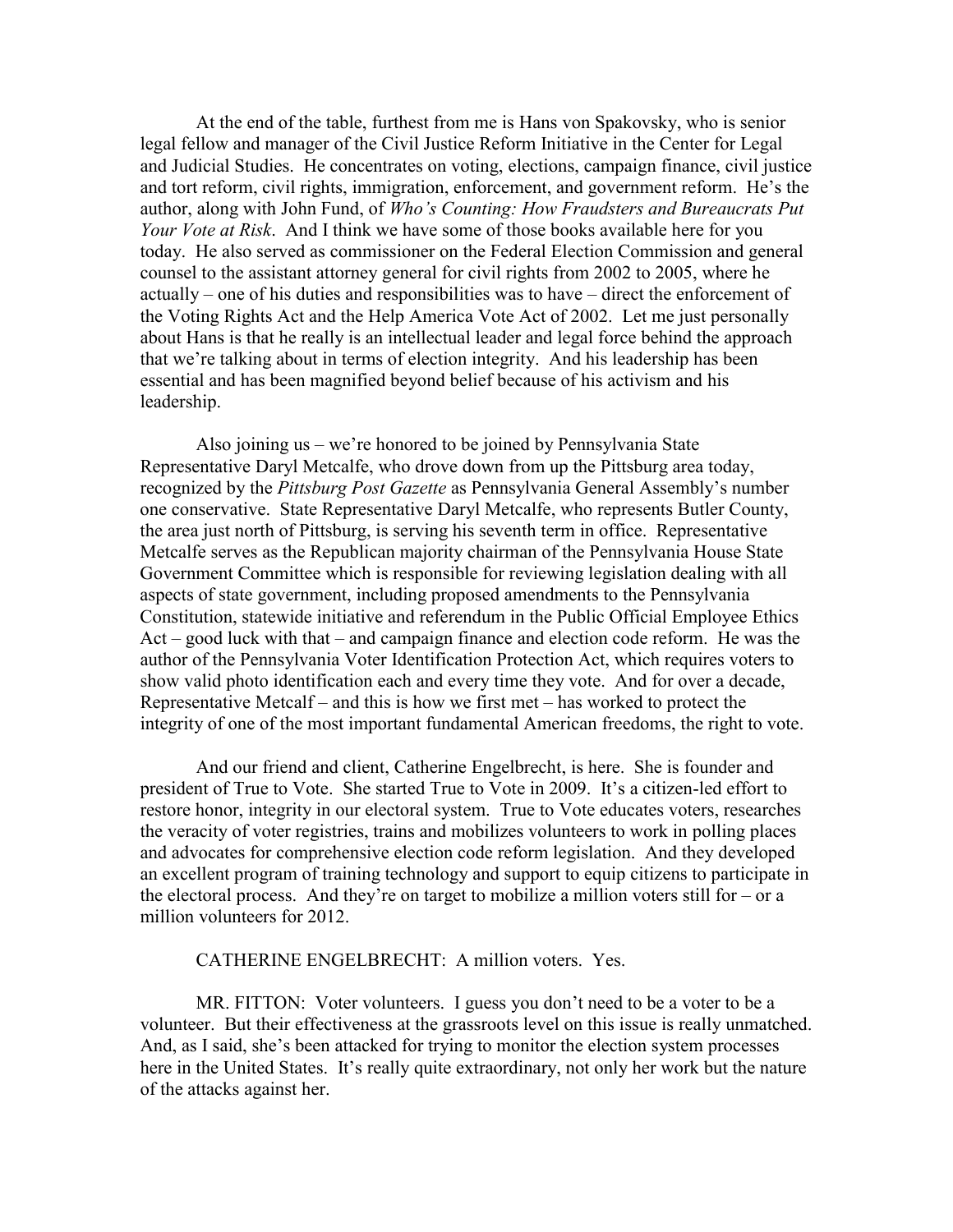Also joining us is another leader in the election reform effort is J. Christian Adams, who's the founder of the Election Law Center based in Virginia. His *New York Times* bestselling book on elections and the Obama Justice Department is called *Injustice: Exposing the Racial Agenda of the Obama Justice Department*. He served in the voter section of the United States Department of Justice, where he brought a widerange of election cases to protect racial minorities in South Carolina, Florida, Texas, and Mississippi. In private practice, he represented the presidential campaigns of Gingrich, and Santorum in Hudson in access lawsuit in Virginia federal court. And he brought the voter intimidation case against the New Black Panther Party, which the Holder DOJ dismissed. And he successfully litigated the first case brought under the Voting Rights Act on behalf of discriminated against white minority. And where was that?

CHRISTIAN ADAMS: Mississippi.

MR. FITTON: That was a Mississippi case. And between Metcalf, Von Spakovsky, Engelbrecht and Adams, you've got all the folks practically speaking. I'd like to think we're causing the left some angst. But the left is very anxious about the activities of this panel, individually and collectively, on voter integrity and the election integrity.

But the truth is the American people support these efforts. And I'm honored to be joined by this esteemed group of leaders and heroes who are out there on the front lines and taking a lot of flak for their work.

I'm going to start off with Representative Metcalfe, who will talk about voter ID in Pennsylvania and the long slog he had in getting that law enacted and validated by the courts.

REPRESENTATIVE DARYL METCALFE (R-PA): Thank you. Thank you very much. It's an honor to be with all today and I appreciate the opportunity to share with your regarding our efforts, our fight in Pennsylvania.

My name once again is State Representative Daryl Metcalfe. I'm from Butler County in Western Pennsylvania, about 20 miles north of Pittsburg. I was elected to legislature in 1998, and began working on this issue probably about a decade ago. My staff had pulled out some of our news clippings back in 2002 when I was working on voter ID and we tried to get it through the first time; ended up having our Pennsylvania Senate kind of water it down on us, and they sent it back to the House for concurrence with just requirement to have ID the first time you voted at a precinct. So they didn't help us move in the direction of every time, as I was hoping for, but have been pushing for this over the last 10 years with some of my colleagues.

And the beginning of this legislative session, as we came in the session December of 2010, reintroduced the bill in the beginning of 2011, and actually had Hans up to testify at one of our committee hearings, the state government committee about election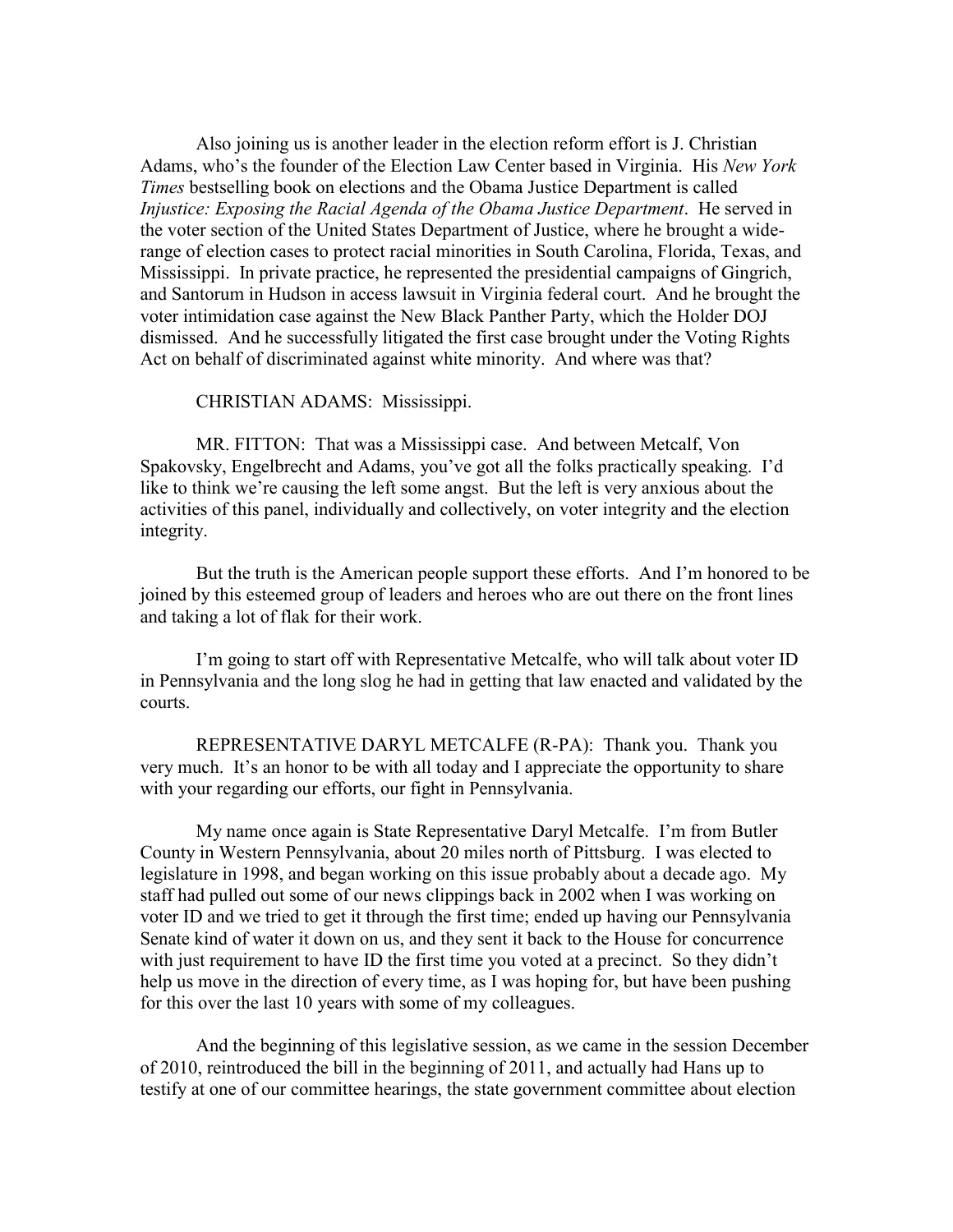fraud and helped us to bring some information together that helped us to move the bill along last year. So it's been a long fight.

When you talk about the integrity of the election process, one of the bills that I proposed, or an amendment that I proposed back – 10 years back when I was proposing photo voter ID for the first time was also to change our law in Pennsylvania so that when you signed in to vote in the voting booth, the voting book, that you'd actually have to sign in ink, because at the time, the law would allow you to sign in pencil. It was really unbelievable that the law would have allowed you to sign in in pencil and then have that record altered at some time in the future very easily.

And you wouldn't have believed the debate that we had on the floor just because I wanted to change us from voting in pencil or crayon or whatever other writing implement they would have used and requiring a blue, black – or black, blue ink rather than just going with a pencil or some other writing implement. But we had a battle on that, and was effective in our debate, and ultimately had that passed into law back more than a decade ago now, but the voter ID took a little bit longer.

We actually have  $-1$ 've talked about this issue over the years with my constituents. And besides the stories that you've read about the notorious processes that occur in Chicago, in Philadelphia, some of the – especially the large city areas of our country and some of the outrageous antics that have been perpetrated against the people in some of those processes for election, folks in my area really just have kind of viewed it, as I think the majority of Americans do, as common sense, that you require that somebody actually prove they are who they claim to be when they show up to be part of the process, to be part of "we, the people" to choose who's going to govern us. And it's just common sense that you'd show that you are who you claim to be, isn't it? And that's how a lot of voters that I've talked to over the years have viewed it.

It hasn't been – I never really perceived it as a partisan issue. I was surprised that the Democratic Party, especially this cycle, has chosen to make it such a partisan fight. I actually had one of my Democratic colleagues sign on to my legislation this year. By the time the bill actually passed, he'd pulled his name off the legislation, was no longer cosponsoring it. And our majority leader at one time was actually pushing me to let the Democrats actually prime sponsor the legislation. And what ultimately happened with him pulling his name off it is what would have happened I think if he would have prime sponsored the bill as they didn't really want to see it move forward because it did turn into a partisan battle that shouldn't have been partisan. It's just common sense.

And if you look across the base of the electorate, the majority of people, and poll after poll after poll across the state of Pennsylvania, as we've watched the national polls, believe that it's just a common sense requirement to prove that you are who you claim to be when you show up to vote.

We actually introduced the legislation at the beginning of this session. We held a hearing with the Pennsylvania State Government Committee. As I said, Hans had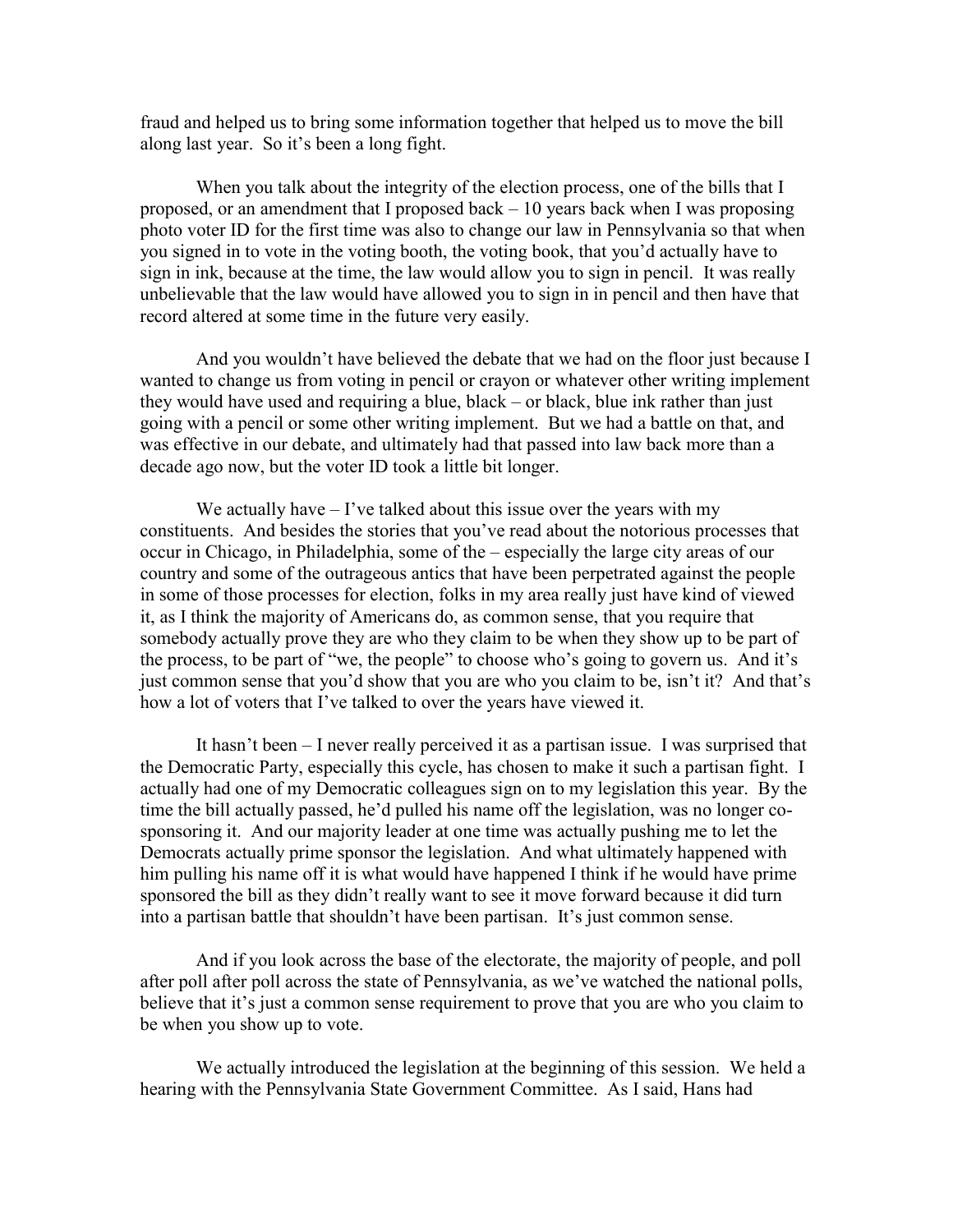testified, and had a number of other testifiers that came and testified. We had one of the attorneys that's involved in Pennsylvania with some of the overview of our processes, election cycle to election cycle. And she testified and talked about some of the fraud that was occurring as she had perceived it through various election cycles in the past.

We've had – in Pennsylvania we had an election overturned in 1993 for election fraud, a state Senate race. We had a congressman prosecuted back in 1998 for election fraud. So we've had a very rich history of election fraud being perpetrated in Pennsylvania. And the ID that we were proposing to use was just a common sense requirement that would instill more confidence in the electorate and ultimately help us to fight some of that fraud that's being perpetrated, and to ensure that the forces of corruption don't win on Election Day, but that the people do.

So as we moved that bill through the process early last spring, we ultimately passed it before we had our summer recess, when we're normally working in the districts for the summer. We passed the legislation, sent it to the Senate, and then I negotiated through the summer last year with the Pennsylvania State Senate on the legislation and there was quite an effort from the Senate side to water the legislation down from where we'd passed it.

And as a Republican majority member in the House, the Republicans also have a majority in the Senate, and not really seeing this as a partisan issue but, of course, it was turned into one, it came down to where we ended up passing it through the House without one Democratic vote for it. And the Senate was the same way. We lost a few Republicans on both sides, both chambers.

But when we had modeled our legislation based on testimony of Hans and the other folks that testified, when we ultimately passed our legislation out of committee, it modeled after the Indiana law. And as a majority of you sitting here I'm sure know, the U.S. Supreme Court upheld the Indiana law as being constitutional.

Ultimately, when we passed our legislation, House Bill 934, out of the Pennsylvania Senate, we ultimately did not have it as strong as the Indiana law any longer. They allowed for some college IDs to be utilized, senior facility IDs, municipal IDs we'd structured coming out of the House so would mirror Indiana and be more drawn to ensuring that we had secure IDs presented in the form of a state ID or a federal ID.

The law was passed last summer. The Senate amended it. We ultimately put it on the governor's desk early this year in March. And then the rest of the year we've been kind of tied up in court battles in Pennsylvania. So we had a court challenge by the ACLU and company, some other groups joining in with them.

It went to the Commonwealth Court. Judge Simpson ruled in our favor, upholding it as constitutional, and that it should move forward at the Commonwealth Court leveled. They appealed to the Pennsylvania Supreme Court where we have a three/three split right now, three Democrats, three Republicans. We have one of our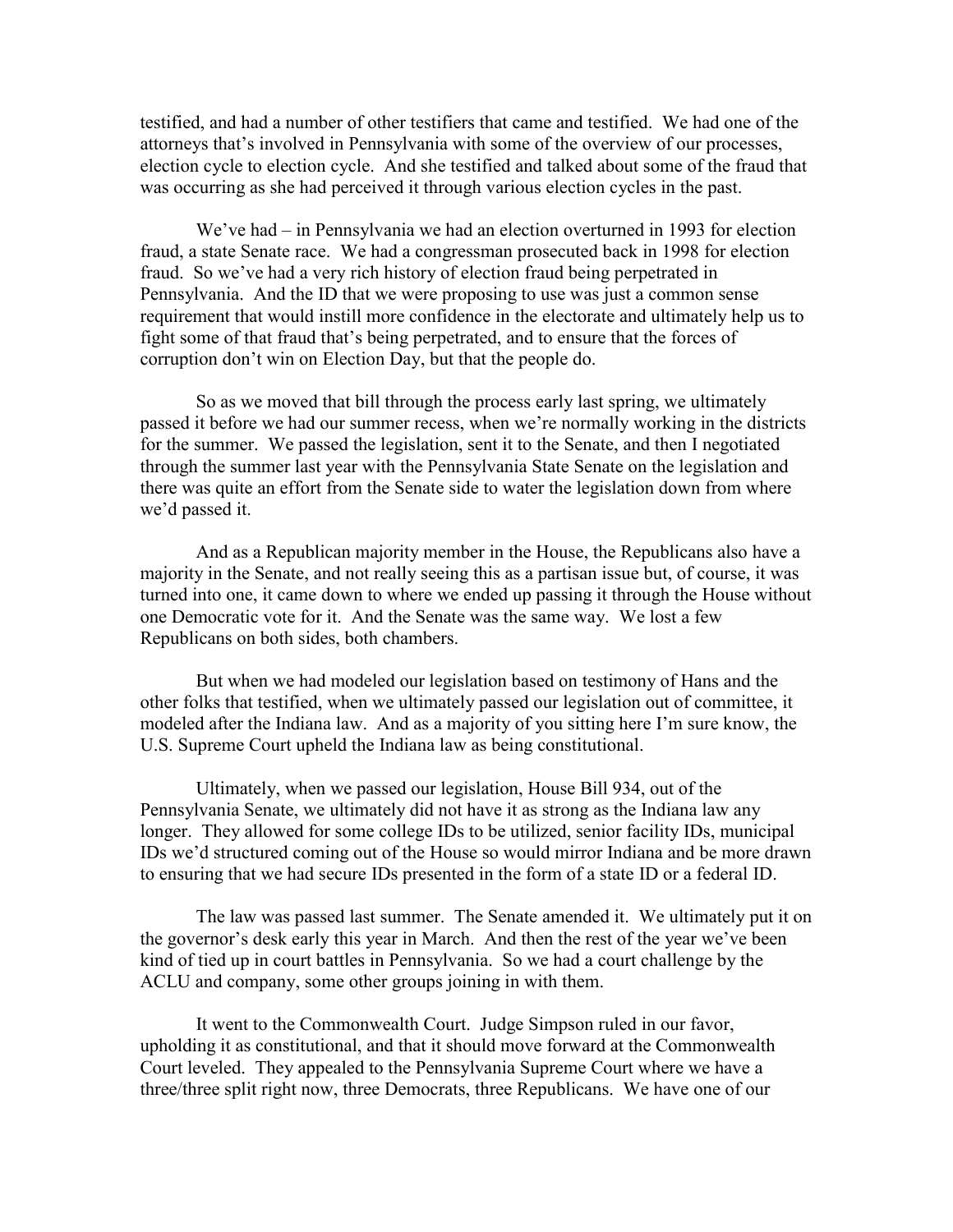judges indicted so that goes back to the ethics overview that you were talking about. We do have a challenge in Pennsylvania regarding that. We have a couple of former speakers in prison right now because of some of the ethics violations and crimes being committed while in office. So we do have our work cut out for us.

But as far as on the voter ID front, as that was thrown up to the Supreme Court, the Supreme Court really dealt with the issue in a way that they wouldn't be held accountable by the people as quickly, and they sidestepped it, sent it back the Commonwealth Court and told them pretty much that it is constitutional but you have to make sure that there's access for the voters and that no one is going to be disenfranchised.

And the directive that they gave them somehow in their opinion they found liberal access written into the law that I had been the architect of, and I can assure you I didn't provide for liberal access in our law. We provided for access that should be available to every law-abiding citizen who wants to exercise their vote. And we provided for a free ID card if somebody needed an ID to vote and they didn't already have a photo ID. We provided for a free ID, but that ID would be secure. It would be issue by our Pennsylvania Department of Transportation. It would be under the regulatory scheme that's already in place and under the current statute for those types of IDs.

The administration, during the process of the court battle, decided that they needed to back-peddle and they came up with a new form of ID that wasn't authorized in statute, had no regulatory scheme to control it because it was an illegal card. So now we have our executive branch that's issuing an ID that's not authorized in statute, and our judicial branch, who's directing the executive branch to make sure that those illegal ID cards are readily accessible to every voter. So we have quite a complex equation to figure out as we move forward with that.

The good news is that the courts, both levels of our courts in Pennsylvania, did not find it unconstitutional, but in fact found that it was within the responsibility of the legislature to enact this type of law, and they couldn't' find fault with it according to our constitution so they directed it – they had a direction of telling the Commonwealth Court to look at it from the access of IDs.

The Commonwealth Court just came back and gave a limited injunction so that our law will not be in effect for this November's election, although we did a soft rollout of the law in the primary and required the election workers to ask for ID when anybody showed up to vote. So the election workers in this year's November election will have to ask for ID, but the voter will not be required to show it.

Hopefully, we'll see it in full effect in next year's election, in the primary. There's a status hearing that will be held in December on a permanent injunction filing by ACLU against our law, but hopefully we'll see it move forward.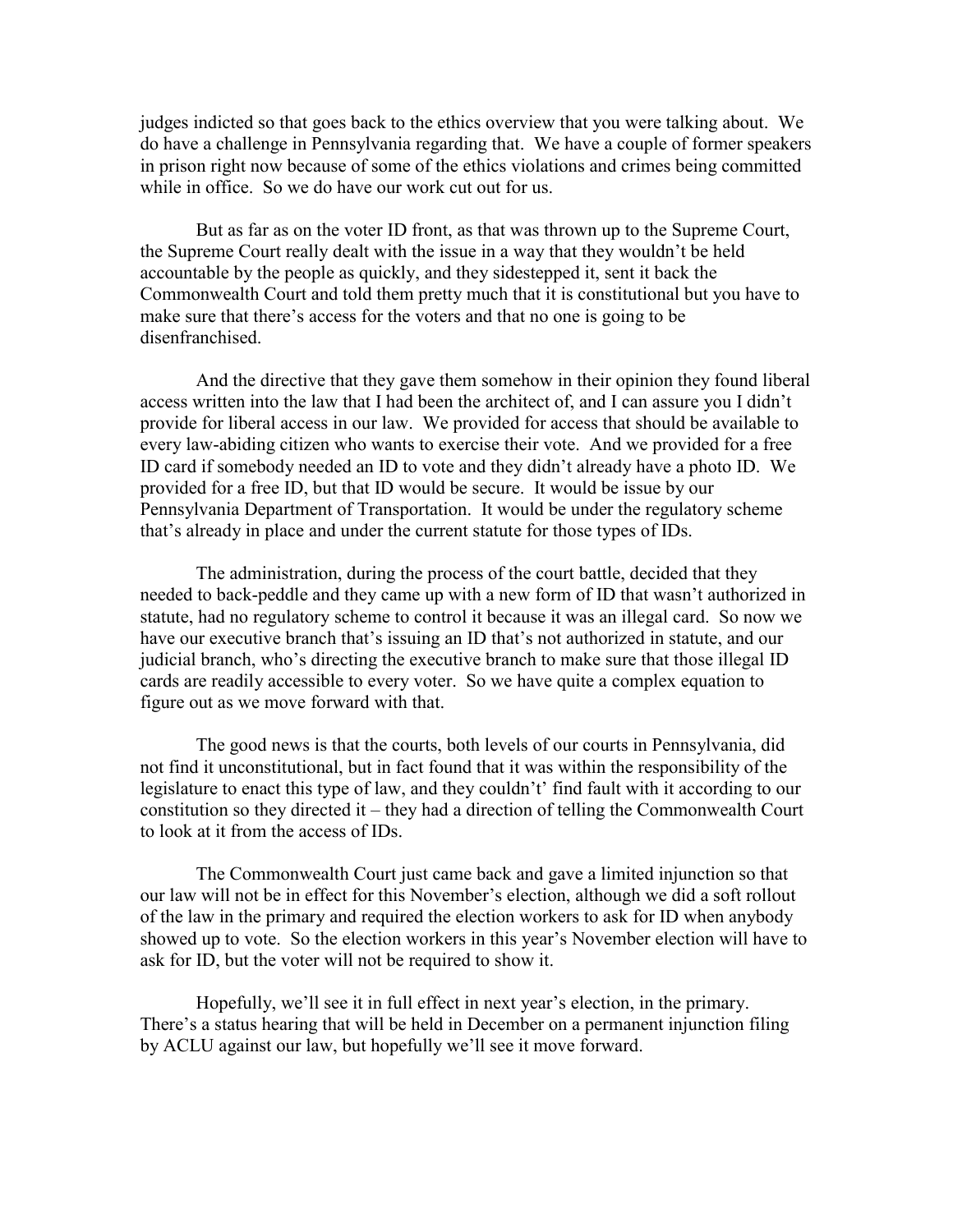And I'm hoping the executive branch, the Republican executive branch will come back in line with what the law says and within the boundaries of the rule of law, and the constitution, and the statute and do what they're supposed to in issuing the IDs.

But I'd be happy to entertain any questions at the end of the event that might come up. And I look forward to hearing my fellow panelists. Thank you for having me.

MR. FITTON: Thank you, Representative Metcalfe. Hans von Spakovsky.

HANS VON SPAKOVSKY: Well, one of the myths you constantly hear is that there's no voter fraud in the United States. That's the false narrative that too many people in the mainstream press put.

And let me quote some language for you: examples of such fraud have been documented throughout this nation's history by respected historians and journalists, and not only is the risk of voter fraud real, but it could affect the outcome of a close election. Those aren't my words. Those are the words of the United States Supreme Court when it upheld Indiana's photo ID law. And that was not written by one of the conservative justices, because in fact, it was a six/three decision, and the opinion was written by Justice John Paul Stevens, one of the liberal stalwarts of the United States Supreme Court.

Now, the book that John Fund and I have published goes through and has case after case of voter fraud, real cases, prosecutions, and cases where sometimes it changed the outcome of an election.

Now, what is not in this book, and which you don't  $-1$ 'm sure many of you have not heard of because it just doesn't get covered is all these cases of fraud have occurred just in the law month.

Two weeks ago, a Little Rock, Arkansas, state legislator resigned from office after pleading guilty to voter fraud in Arkansas along with three other individuals, and other five people have been indicted in that scheme. And the voter fraud that he committed was in a race that he only won by eight votes.

Not too long ago, I think another two weeks ago, a Mexican drug dealer, who was illegally in the United States, was indicted in California. Amongst the many charges against him was that he registered and voted in U.S. elections.

Two weeks ago, as you know, the Maryland Democratic Party had to write a letter to the governor withdrawing their candidate for the first congressional district after they had discovered that she had registered and voted in both Maryland and Florida, a situation that True to Vote has been researching, finding out. Now, that did get some coverage, but what's most interesting about that that I saw that was not covered was the fact that she could have done this and gotten away with it because it's easy to do. Most states don't compare their voter registration lists. The only reason it was discovered was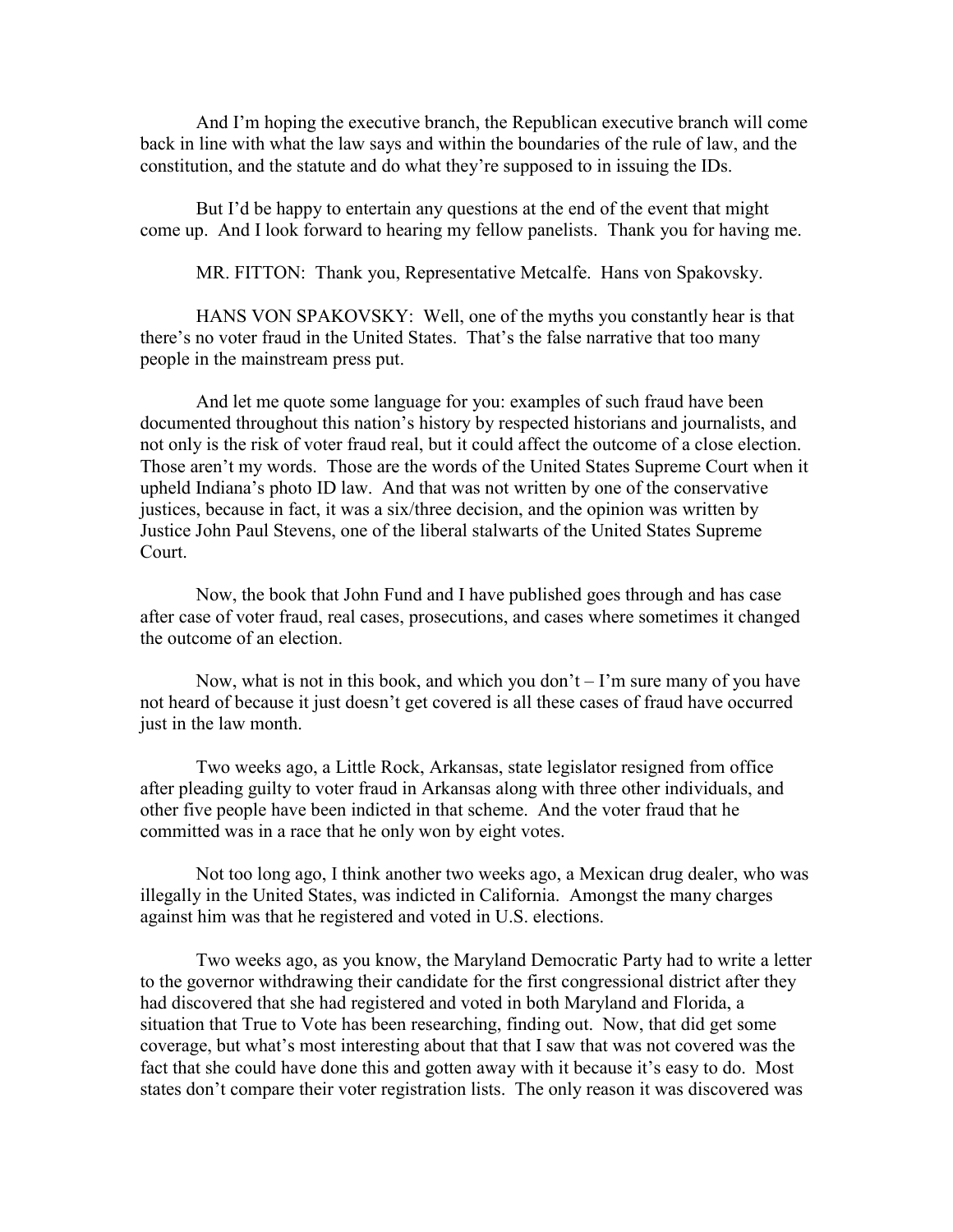because she had run for office. And, obviously, some researcher, perhaps an opposition researcher, started looking into her record. If that had not occurred, she could have continued to do that and gotten away with it.

Florida has already found almost 200 individuals as part of their new program to check non-citizens who are registered to vote, 200 individuals who are non-citizens, who are on the voting rolls down there. They may not sound like a lot, but then, on the other hand, the 2000 presidential election was decided by only 537 votes in that state and they've only just gotten started with that program.

In Colorado, they've also started checking non-citizens on the voter rolls. When news about this got out into the press there, 430 individuals wrote letters to the Secretary of State Scott Gessler saying, well, I'm registered to vote, but I'm not a United States citizen, please take me off the rolls.

He checked with eight counties, only eight counties in Colorado recently and asked them for the names of individuals who were detained in the local jails who were in the United States illegally, particularly individuals for whom there were detainer warrants issued by the Department of Homeland Security. He found 153 of those individuals in just eight counties in the state who were in the United States illegally who were registered to vote, 29 of whom had voted in prior elections. Now, again, that may not sound like a lot, but about 10 years ago, I believe it was the seventh congressional district in Colorado, you had a congressional seat decided by a little over 100 votes in that state.

All of this shows you that what the Supreme Court said in 2008 was absolutely correct, that voter fraud could make the difference in a close election. Is there fraud everywhere in the United States, in every election? Well, no. Of course not. And none of us up here are saying that. But we have enough cases of this kind of fraud that we need to take the basic steps that are needed to protect the elections.

Tom Fitton was talking about the efforts they are making to go after certain states who are not cleaning up their voter rolls. What has gotten almost no coverage is that – was it I think 2010, Christian, there was sworn testimony before the United States Commission on Civil Rights by the former chief of the voting section that he had sent a recommendation to his bosses within the Justice Department to investigate eight states for not complying with federal law, the National Voter Registration Act, and not cleaning up their voter rolls, not removing people who have died and moved out of state. And nothing was done about it because the policy of this administration is not to enforce this provision, which puts in danger the integrity of the American election process.

What all of this means is that we need private groups like Judicial Watch working on this issue. We need and should welcome groups like True to Vote, who are now frankly doing the jobs that election officials don't do of checking the reliability and accuracy of voter registration list, because we want a clean election so that at the end of the day, whoever wins, everyone believes they won fairly, and whoever lost is willing to say and believes that, yes, I lost the race, but it was a fair election.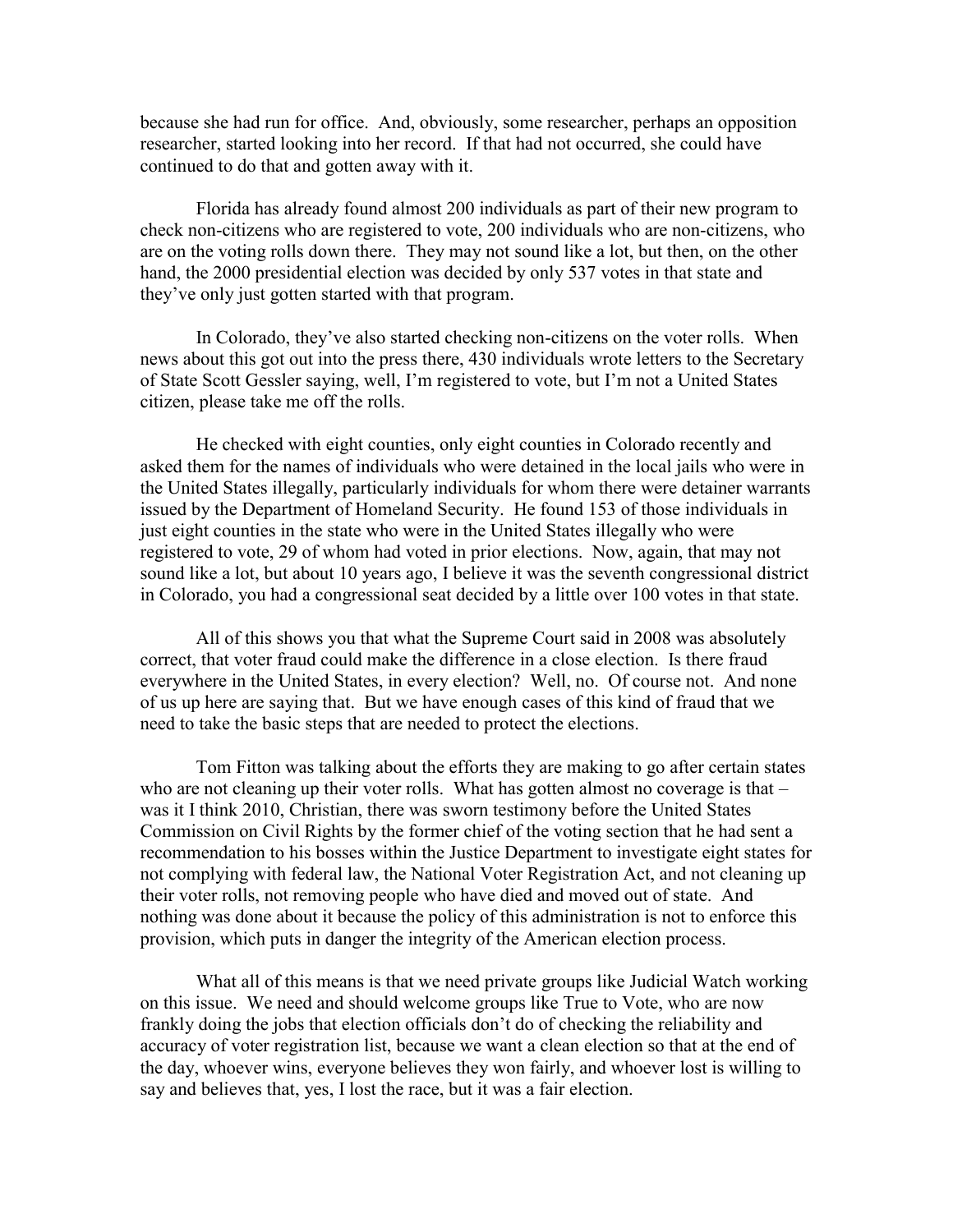Now, voter ID is just one of the recommendations that has been made. And I would point out that a number of states have passed photo ID laws. Those laws have now been in place in several states for more than five years. Georgia and Indiana have had the laws in place for two federal elections and numerous state and local elections.

And this constant myth you hear that this will somehow suppress the vote has been proven to be untrue by the actual turnout data in those states. Every time I hear that this is some kind of plot, for example, to keep Barack Obama from winning, I just have to laugh because in Indiana, in 2008, when their photo ID law was in place for the first time, the law that the United States Supreme Court said was the strictest photo ID law in the country, Barack Obama won the state, the first Democrat to win in I think in 30 years. So the idea that it will somehow keep people from voting we know is not true, and yet that myth, that false narrative is constantly repeated in the press.

Now, is that the only thing that should be done? No. Another step that needs to be taken – and, fortunately, a number of states have taken them, including Pennsylvania, Kansas, Alabama – is to also require photo ID for absentee ballots because absentee ballot fraud is one of the biggest ways that elections are stolen.

And we've had case after case after case like that, one of the most prominent of which is the 1997 mayor's race in Miami for which the *Miami Herald* won a Pulitzer Price for its investigation. And the race was eventually overturned after a judge found that 5,000 fraudulent ballots had been cast in that election.

Now, the other thing we should be concerned about are current efforts, quite frankly, to commit election fraud. And we, unfortunately, may have seen that happening yesterday when James O'Keefe released a video, an undercover video, and I – again, there's been some press coverage of this, but not as much as there should be, showing the director of Organizing for America in its Houston office helping an undercover reporter providing the forms needed to vote twice in both Texas and Florida. It's very clear that the director knows exactly what's going on, is facilitating the double voting, and in fact does not say to the person, you can't do this, it's illegal. In fact, he's helping them to do that. We should all be concerned that someone who, according to the FEC records is listed as the employee of one of the major political parties is facilitating voter fraud.

Now, I should say on that issue that I've already heard some people say that actually she did not commit a crime because it was an undercover report and they weren't actually going to cast a fraudulent ballot. Well, the people that are saying that obviously don't know federal law as Christian and I do who enforced the Voting Rights Act and the National Voter Registration Act.

And I want to just say that one of the criminal penalties under the NVRA is for someone to knowingly and willfully deprive, defraud or attempt to deprive or defraud the resident of a state, of a fair and impartially conducted election process by the procurement or submission of ballots that are known by the person to be materially false,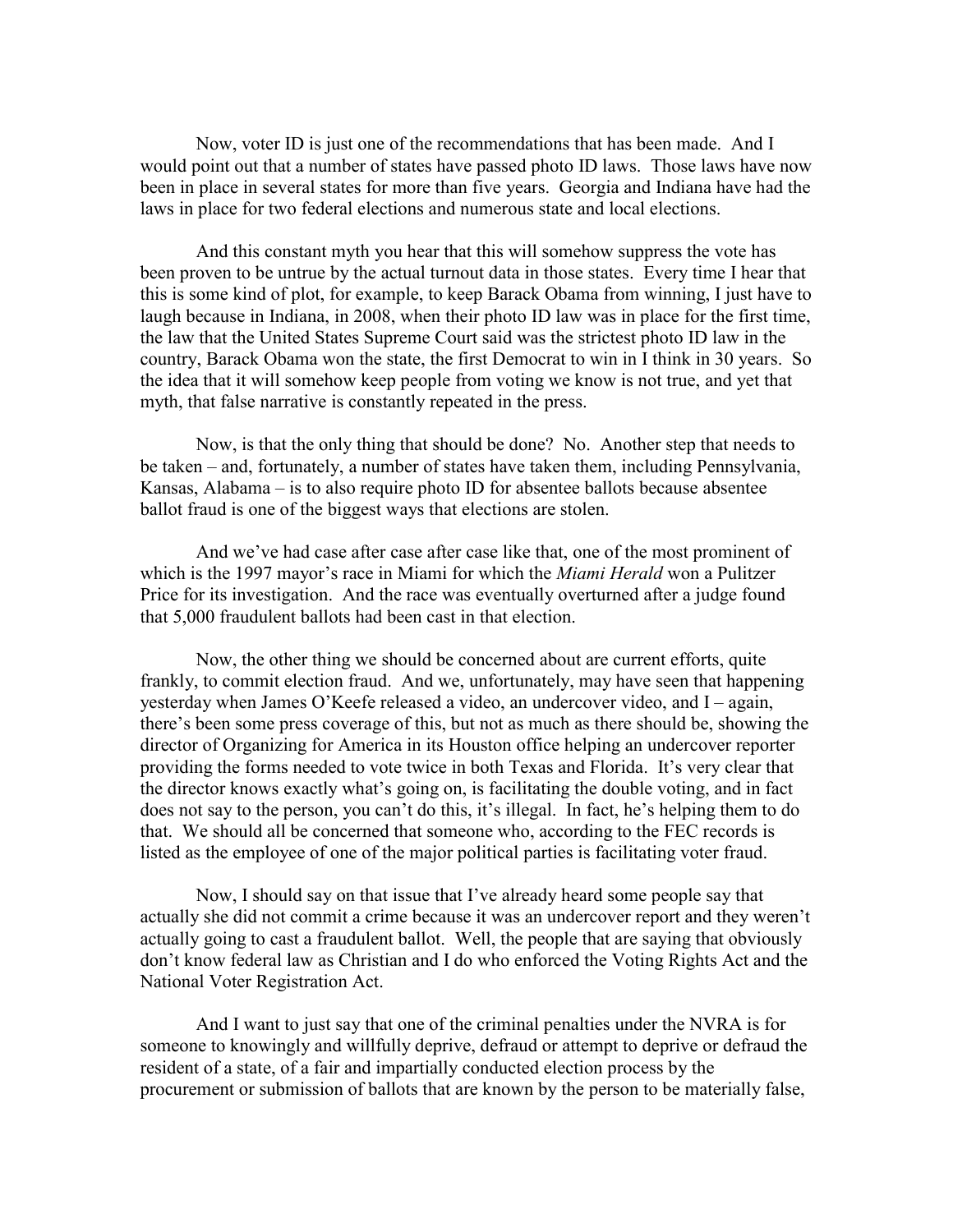fictitious or fraudulent. So trying to procure, or attempting to procure a fraudulent ballot is a federal felony.

And I am simply amazed, given the evidence that came out yesterday, that the individual who was doing this for this particular political party has not immediately been terminated, and that the party is not saying that – has not issued a state saying that they do not condone this kind of behavior and that this should not be occurring. In fact, there's been complete silence on this. And that concerns me even more on the election integrity front.

The final thing I'll say about this is – I want to quote actually the *Chicago Tribune*, which is not exactly a conservative editorial page, who ran an editorial this week that said the following: "The weak ID laws are an invitation to cheating and the best time to close an avenue to such behavior is before it happens, not after." Now, that is absolutely correct.

And I could tell you, fortunately, there are some people in the past who've been opposed to this who are now understanding that this is not a partisan effort. This is an effort to have fair elections.

And that's why, for example, in Rhode Island, which passed a photo ID law, that law was sponsored by the Democrats in the state legislature. One of the chief sponsors was an African-American Democrat who said that he sponsored this legislation because he had seen voter fraud, his family has experienced it, and he thought this was, as Representative Metcalfe said, this was a common sense reform.

Also in Kansas, for example, a majority of Democrats voted for the voter ID provision that they put into their law. And none of them have had any of the problems that organizations like the Brennan Center have for years been claiming they would have, which is that it would keep people out of the polls.

And, in fact, the – I should say the legal battle on this, actually the long-term legal battle opponents are losing that battle. Voter ID has been upheld in court after court after court. There have been occasional decisions the other way, but the majority of the decisions have upheld it, like the decision yesterday by a three-judge panel from the district of Columbia federal court, in which they basically made minced meat and threw out the false claims made by the Justice Department that the photo ID law was racially discriminatory.

And, in fact, Christian, I think you should speak about the fact that – again, this is something that Mr. Adams published, which has gotten almost not attention. Sources inside the Justice Department told him that, in fact, the career lawyers within the civil rights division recommended approval of South Carolina's law when it was first submitted because there was no evidence to be racially discriminatory, but they were overruled by the political appointees there who had absolutely no counter-legal analysis showing that the career folks were wrong. And it's because they then objected and put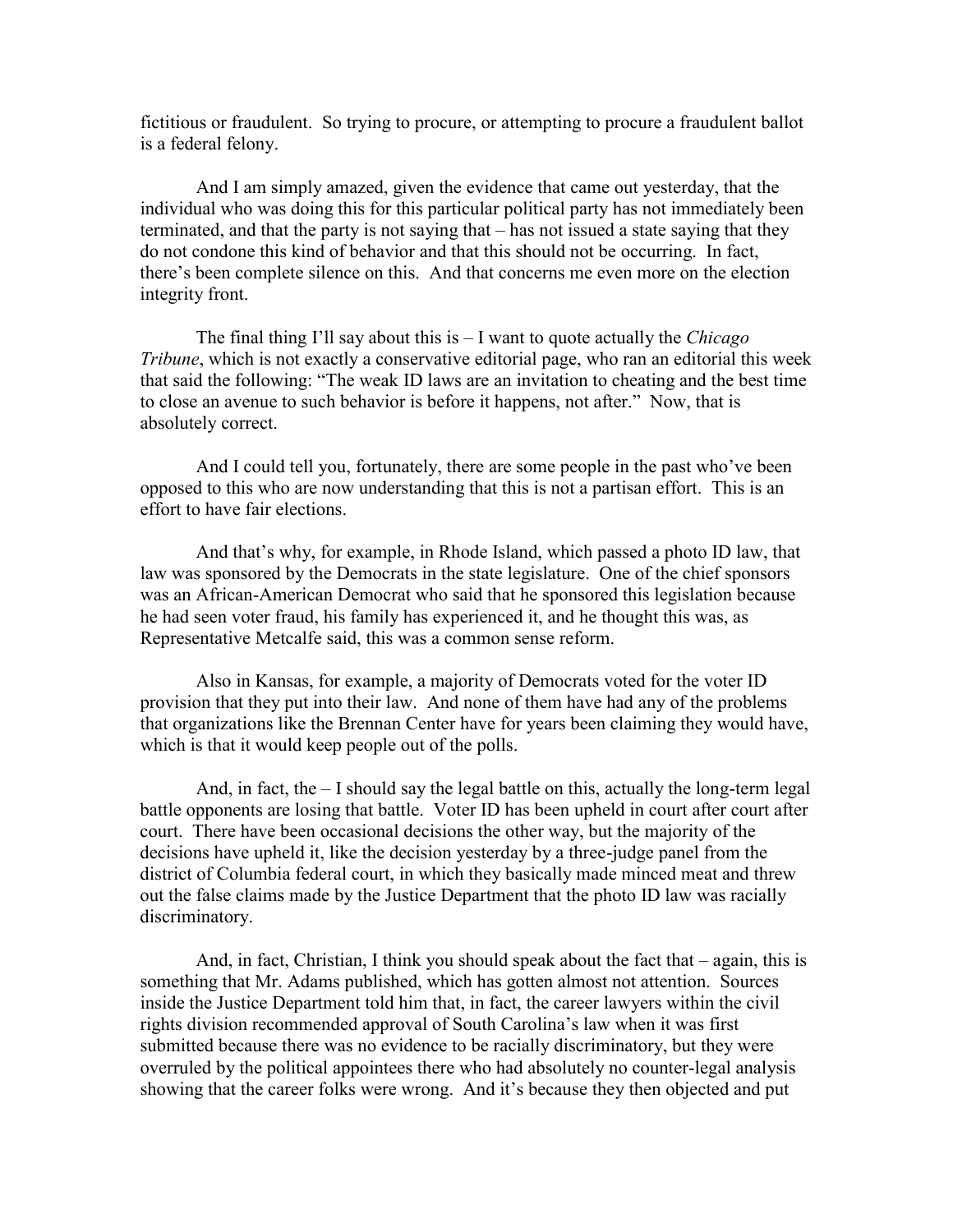up a fight in court, wasting taxpayer money and taxpayer resources that the court yesterday said this law is perfectly okay under the Voting Rights Act. It's not discriminatory, but it's not going to be in effect for this election because there's too short a time between now and November  $6<sup>th</sup>$  to implement.

Well, why is there too short a time? Because the Justice Department put up a completely unjustified objection to the law, and that's the only reason the law won't be in effect. That is not the kind of Justice Department we want. We want people working there who actually believe in election integrity.

And I would say to reporters who are here today, given the very strong evidence of a felony and a violation of federal law that was released yesterday, they should be asking the head of the public integrity section, which is the section within the criminal division at the Department of Justice in Washington, who has responsibility to enforce and prosecute election crimes. The head of that public integrity section is a man named Jack Smith. They should be asking him whether he's going to investigate the evidence of the federal crime that occurred yesterday.

And they should also be asking the United States attorney in Houston, where this occurred, whose name is Ken Magidson, when he's going to open up an investigation of this because if they don't, then they are ignoring their responsibilities and duties as lawyers in the Justice Department to fairly and impartially enforce the law and prosecute violations. Thanks.

MR. FITTON: Thank you, Hans. Christian Adams, take that ball. Run with it.

MR. ADAMS: Thank you, Tom. Normally, I talk about nuts and bolts in these sorts of things. Thankfully, Representative Metcalfe and Hans have covered a lot of it so I'm going to start with some nuts and bolts. I'm going to close with some nuts and bolts, but I want to talk about a bigger philosophical issue in between.

So let's start out with the issue of military voting. In 2009, Congress amended the law called the MOVE Act, and every service member serving overseas has a right to have a ballot mailed to him or her 45 days before a federal election, 45 days before a federal election. And the Justice Department is charged with enforcing this.

Two thousand and ten was the first year that this law was effective. The law was implemented clumsily but generally satisfactorily, and service members, though they participated at relatively low numbers, were just getting acclimated to this new environment.

Well, I'm here to tell you in 2012 the situation unfortunately has not gotten much better. Massachusetts has failed to send out military ballots in time. They're in violation of the MOVE Act. They did not mail their ballots 45 days in advance. The secretary of state of Massachusetts knows they're in violation of the law, the towns know they're in violation of the law, and the Justice Department has done absolutely nothing. The Justice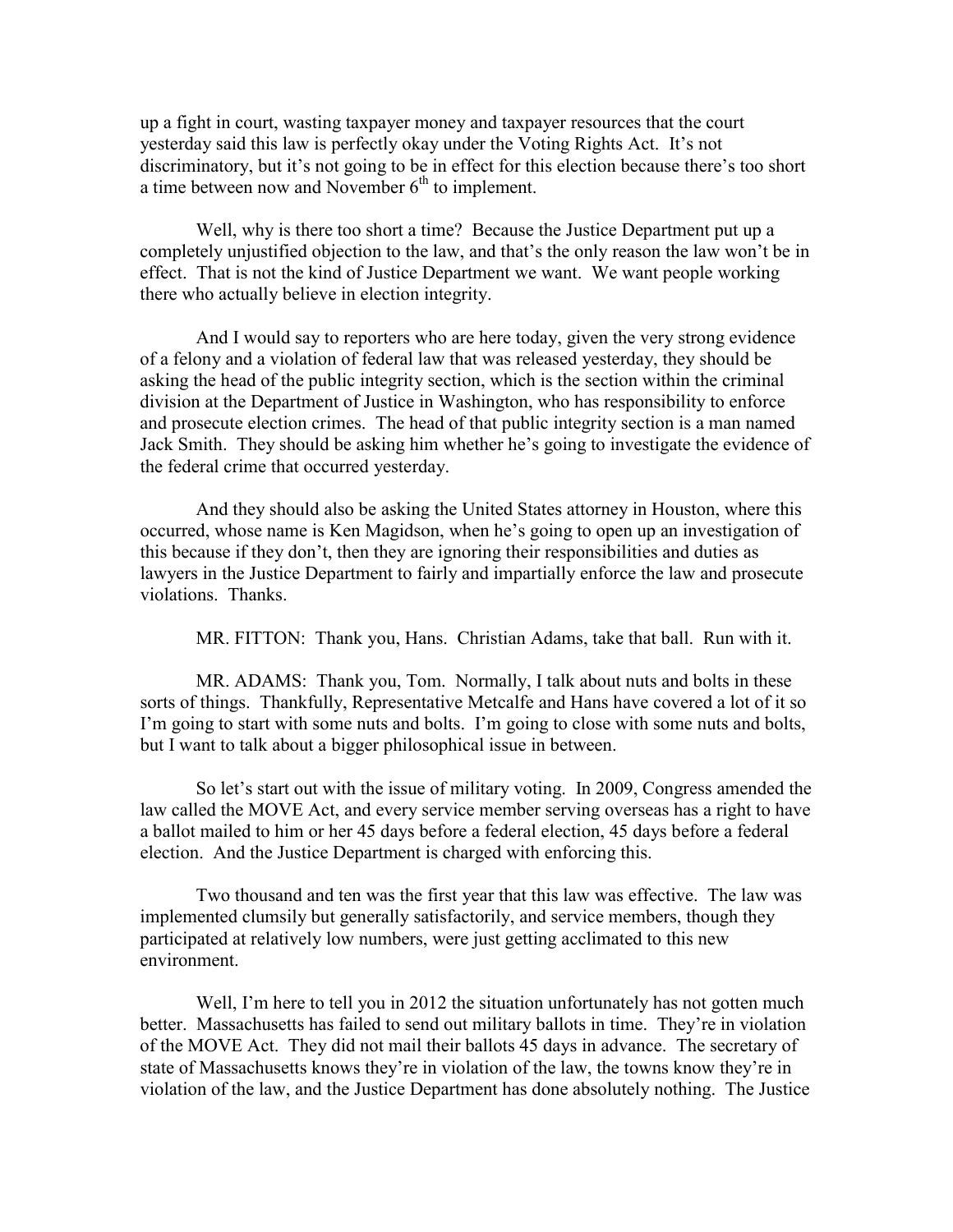Department has not filed a lawsuit, has taken absolutely no enforcement action against Massachusetts for failing to get military ballots out in compliance with federal law. Massachusetts is not the only state where this has happened, but you have radio silence from places like the *Washington Post*, places like the *New York Times*, the *Boston Globe* Democrat – that's what I call it. You have absolutely silence from these media outlets because they have failed. They have failed as institutions.

So that's the first nuts and bolts. I want to talk about something philosophical now for a moment. If we can put it back up. I think it was out there a second ago, but it's gone now. I want you all to take a look at this picture. This is a billboard that has been posted all around Cleveland, all around the city of Cleveland, and now it's forever gone.

MR. FITTON: We turned it off. You all saw it when it was up there.

MR. ADAMS: You all saw it. I can see it over there. All right. The billboard says "Voter Fraud Is a Felony." And then it cites the statute, tough stuff.

Now, when you saw that all, you all had a reaction. You probably said, darn right it is, or, wow, felony. I just thought it was a misdemeanor. I've got to stop this stuff. So either way, you had some sort of reaction.

This billboard is representative of what I want to talk about this deep philosophical divide. Just yesterday, in the *Cleveland Plain Dealer* – I'm sorry – this morning in the *Cleveland Plain Dealer*, there is an article about how the once esteemed and relevant Lawyers' Committee for Civil Rights Under Law, a civil rights group, has sent a letter to the sponsors of this billboard, actually to the Clear Channel Communications, the people who own the actual turf saying, you must take this down. Why you ask? Because it's racially insensitive. That's exactly right. Absolute laughter.

And why this is important is because of  $-$  it demonstrates what I submit to you is a very pessimistic philosophical divide in this country between those of us who believe in the rule of law, and those of us who believe in election integrity and those who enable criminal conduct. The Lawyers Committee for Civil Rights once had the noble purpose of helping minorities overcome Jim Crow. There it is, right there. They once had an important purpose in this country, but they have now devolved to the sad and pathetic role of enablers of criminal conduct.

What is wrong with this billboard? Well, let me read to you the threatening nastygram sent by Eric Marshall of the Lawyers' Committee for Civil Rights to Clear Channel: "This billboard stigmatizes the African-American community. It implies voter fraud is a more significant problem in African-American neighborhoods than elsewhere because it attaches an implicit threat of criminal prosecution to the civic act of voting." It gets worse. "Clear Channel has a choice," said Marshall. "Contract or not, it is not right to be putting intimidating message in predominantly minority neighborhoods."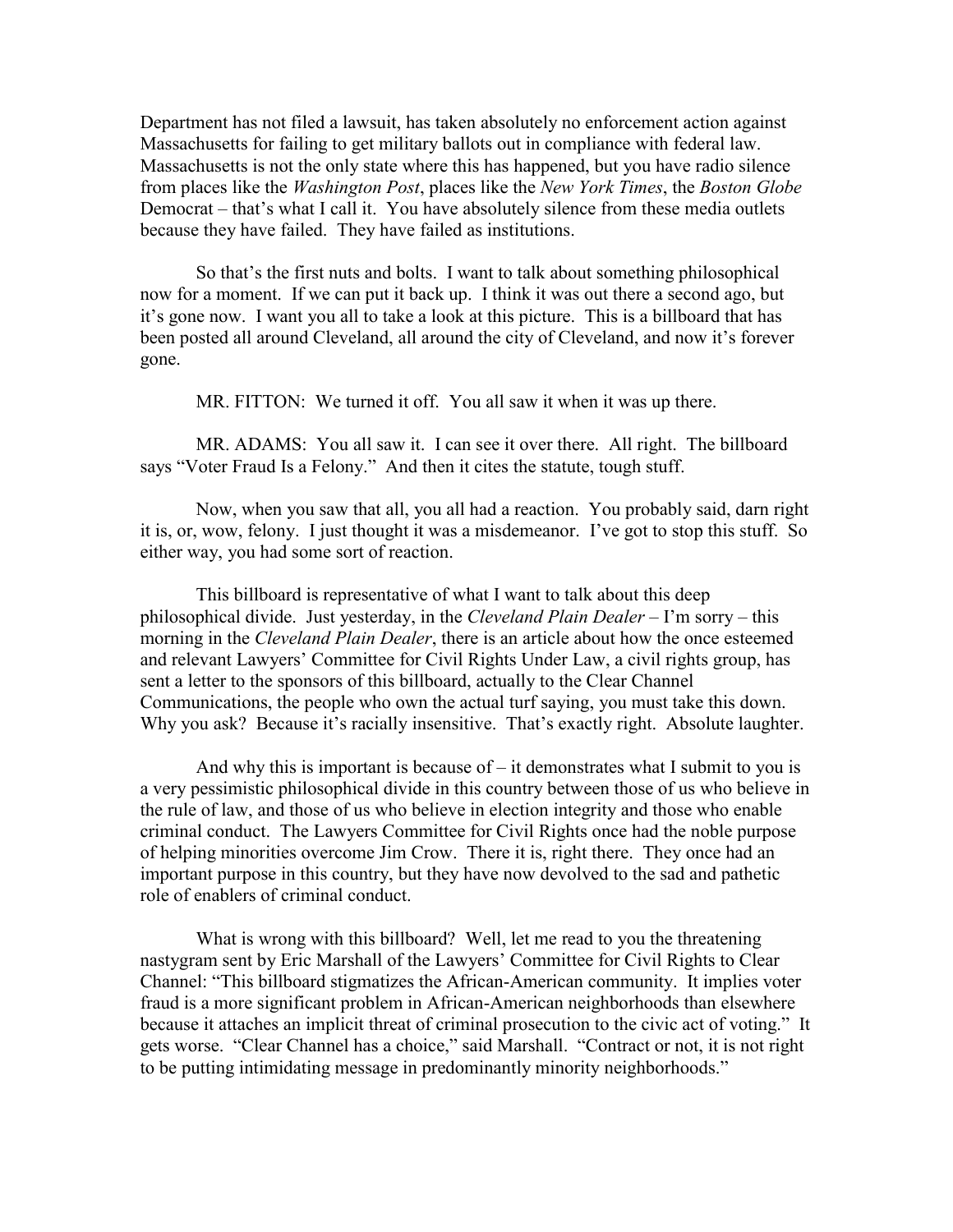That's what we've become, folks, is there's a group of people out there and a group of their enablers in the Internet media that actually think this is a credible complaint. I would submit to you that 80 percent of America or more is on the side of the people at this table.

But I want to warn you, just as Representative Metcalfe, when he said, I just thought this bill was common sense, just show your photo ID. Folks do not understand this well-developed, nasty, racialist, dishonest group of people that hold a philosophy that say this is racially insensitive.

Now, they will frequently package their complaints with factually inaccurate trappings such as this was targeting minority neighborhoods. False – it was a Cleveland wide campaign. But, see, race is an important issue to these folks. It's how they badger state election officials, federal officials that are taking certain steps.

So what you have now is civil rights organizations like Lawyers' Committee have become almost like a Tony Soprano where – yes, you can print that, Ryan (sp). They've become like Tony Soprano, where they threaten free speech, like you see behind me. And I might add, free speech that merely describes a fact. There's nothing up there about race. There's no threat. It's merely a fact. If you commit a crime, you could go to jail. Tough stuff. And in 2012 it's controversial. Okay.

I suspect you might get a taste of some of this when we're open to questions from some of the media folks in here, because there are groups who actually believe that this is somehow racially inflammatory. Let's turn to the use of race on attacks on election integrity.

A publication called the *Nation* has a Colorlines.com, a Colorlines.co, if you will segment on reporting on the elections. When True to Vote deployed poll watchers all over the country and in Wisconsin elections, you had a Colorlines.com reporter literally claimed that this activity was racially discriminatory because – and I'm going to quote – this is the Colorlines.com reporter – "There's obviously something really fishy about a bunch of white people from the tea party start showing up in the hood. And, obviously, that's going to be an unsettling thing," in brackets. Obviously, question mark. If you were in the hood anywhere in America, that's going to be an unsettling thing these white people showing up with clipboards, okay?

This person is taken seriously by some people. This philosophy is taken seriously by some people. Is there really truly of group of people who are so afraid of lawful citizens monitoring the elections a state law gives them the right to do, that race is used as a weapon. Race is used to cloak efforts to shield the transparency in our elections. And I think that, frankly, is a vast philosophical divide that is not going to get any better until folks are willing to stand up and fight back and say, we're past this.

We don't believe in these sorts of things, because too often, folks shy away from racial fights. Clear Channel is going to back down, possibly. They're afraid of the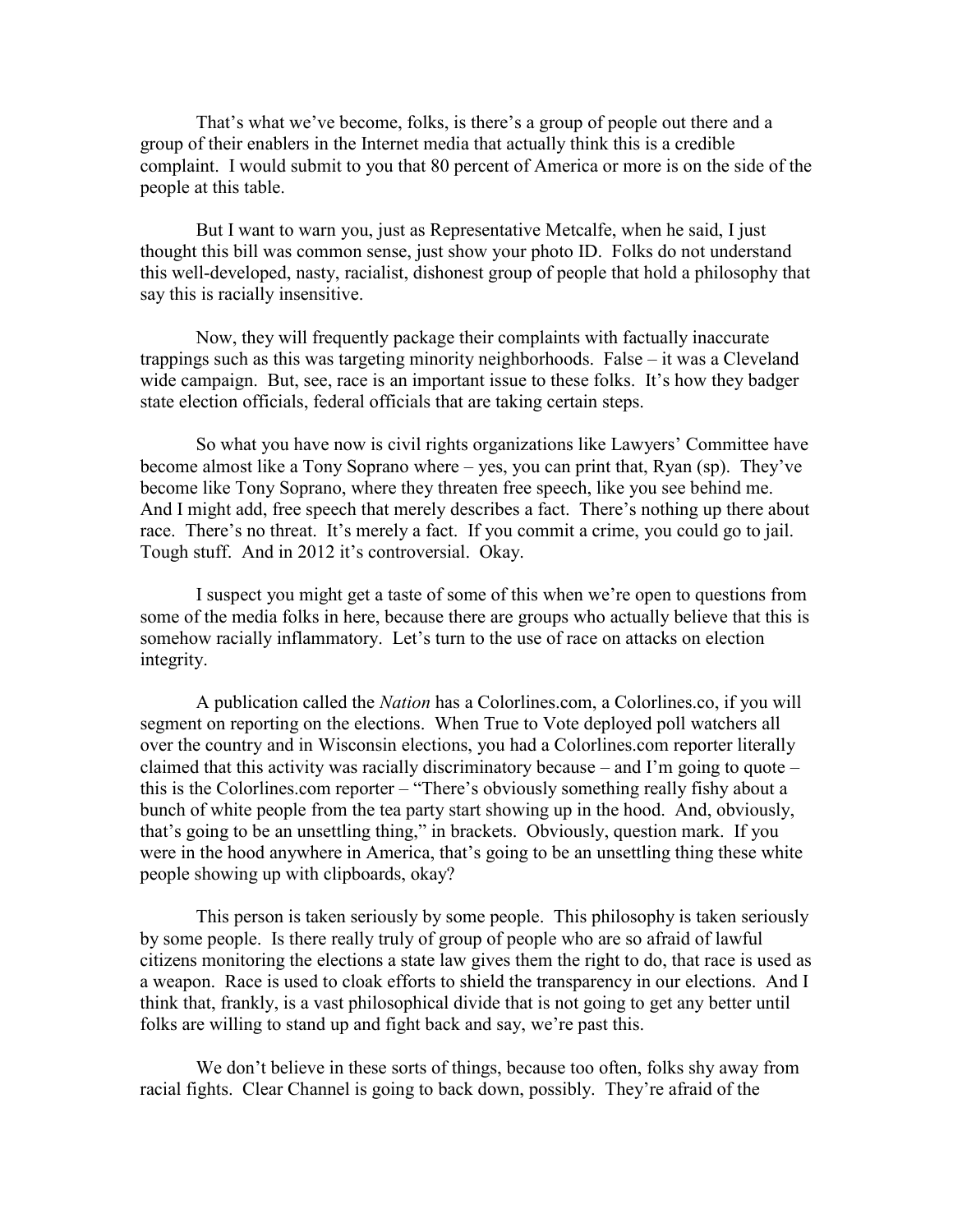threatening letters they're getting from the Lawyers Committee for Civil Rights because they don't want to get dragged into a racial fight. They don't want to take the side of free speech against thugs. So that's how it goes.

But the good news is that this is not 2002. This is not 1992. There's a whole new generation of activists who are sick and tired of talking about race and they're simply not going to be cowered, and eventually the attacks will fail and fail and fail, and eventually the folks at this table will win and win and win, like they did yesterday in South Carolina.

Let me turn to something nuts and bolts to close with, and Hans mentioned this briefly. And that's the role of the Justice Department. It is true that Christopher Coates testified that he recommended investigations into eight states that had problems with their voter rolls, too many voters on the rolls compared to their population. I testified to the same thing.

What's fascinating is that the Justice Department has never denied that that testimony was truthful. They have never denied that there were in fact recommendations to investigate these states. And, indeed, this Justice Department refuses to enforce the law to force states to clean up the voter rolls. There has not been a single case brought under motor voter by this Justice Department since Chris Coates testified. So the facts have proven his testimony also to be accurate.

This is a real tragedy. And we're heading into the 2012 election with 2.5 million ineligible voters on the rolls, according to Pew. This is not anybody at this table coming up with these numbers. This is Pew coming up with these numbers, the Pew Charitable Trust, that there are dead people, ineligible people who should not be on the election, participating in the election.

True to Vote has discovered people who have participated from two different states in the last presidential election. They voted in both Florida and Ohio, Florida and New York, and they've passed the names of these people onto the Justice Department and they've passed the names onto state election officials. And this is just the tip of the iceberg. They're going to keep data mining so that anybody who is going to vote twice in this election is going to get caught this time because private groups like True to Vote are doing the job that election officials should have been doing for the last 20 years and have, frankly, just not gotten the job done.

So my message that I'll close with is this is going to be an entirely different election year compared to anything else in the past. There's going to be armies of citizen volunteers in the polls trained up, monitoring, recording what's happening, not talking to voters, not badgering voters, not saying a word to voters, but simply standing sentinel over the process to make sure the law is followed.

That same army of volunteers are going to be reviewing the data rolls, the voter rolls for problems in the data, people who don't have complete addresses, people who have died, places that have hundreds of people registered to the same single house.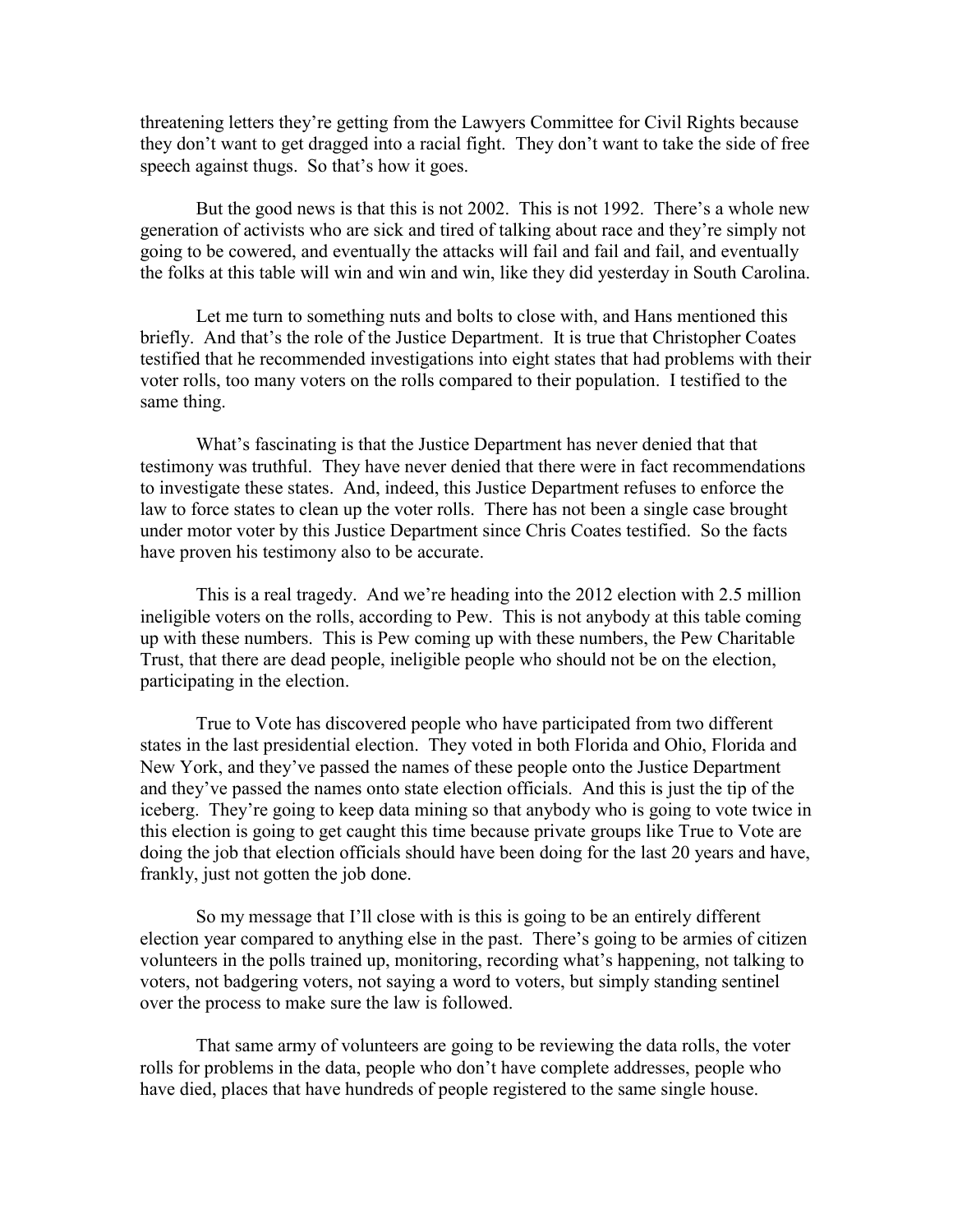Those activities should have been done by the Justice Department, should have been done by state election officials, but no state has ever compared their voter rolls with another state. New York and Florida have never talked. We call it Project (Snowbird ?). They've never compared voter activity in these two states. Groups are doing it now and America's the better for it. We're not the worst for it.

And that's what's going to be different about this year is there's going to be people on the field fighting when bureaucrats in the past have not done their job. So thank you very much for your time.

MR. FITTON: Thank you, Christian. Thank you very much. Catherine Engelbrecht. Catherine.

MS. ENGELBRECHT: Thanks. Thank you for the opportunity to be here. And you've already heard so much good information about the state of affairs as it relates to election integrity.

What I bring to the panel is a little bit different. True to Vote started quite by accident in 2009 when a group of people in Harris County, Houston, Texas, went to go to work at the polls and we saw problems, problems like you've heard about today. We saw confusion about process, just not having enough people there to actually facilitate the operation of a polling place. We saw election fraud. We saw people who would come in with multiple identifications, multiple voter registrations. We saw people who came in to vote and the poll book was opened for them to sign, and lo and behold, there was always a signature on their line. It wasn't their handwritten but someone had signed for them.

When we saw that, we thought, you know, maybe we can do something. Maybe there's something that citizens can do. And so True to Vote takes a look quite literally at every stage of our election process and how citizens can make a difference using current law and just showing up, just showing up and helping. We are now in 35 states we're helping to support hundreds of citizen-led groups.

And I think the important point here that I don't want to overlook is that it is not okay for us not to feel that our elections are insecure. When Pew research came out with their report in February-ish and it contained data like there are roughly two million dead people on the rolls, roughly three million people registered in more than one state, one in eight records is inaccurate – that's nearly 13 percent of our electorate – that's not okay. But what did we do? We just sort of took the data in and said, wow, that's a mess, huh. I hope somebody fixes that.

So True to Vote is attempting, I believe in a way that's not been done before, to encourage citizens to say, guess what, we are the government. It was always intended that our elections would be run at the most fundamental level by citizens. And voting is not enough. It's not enough to vote and get your "I voted" sticker and then just assume that the rest of the process takes care of itself. There are so many ways for citizens to get involved.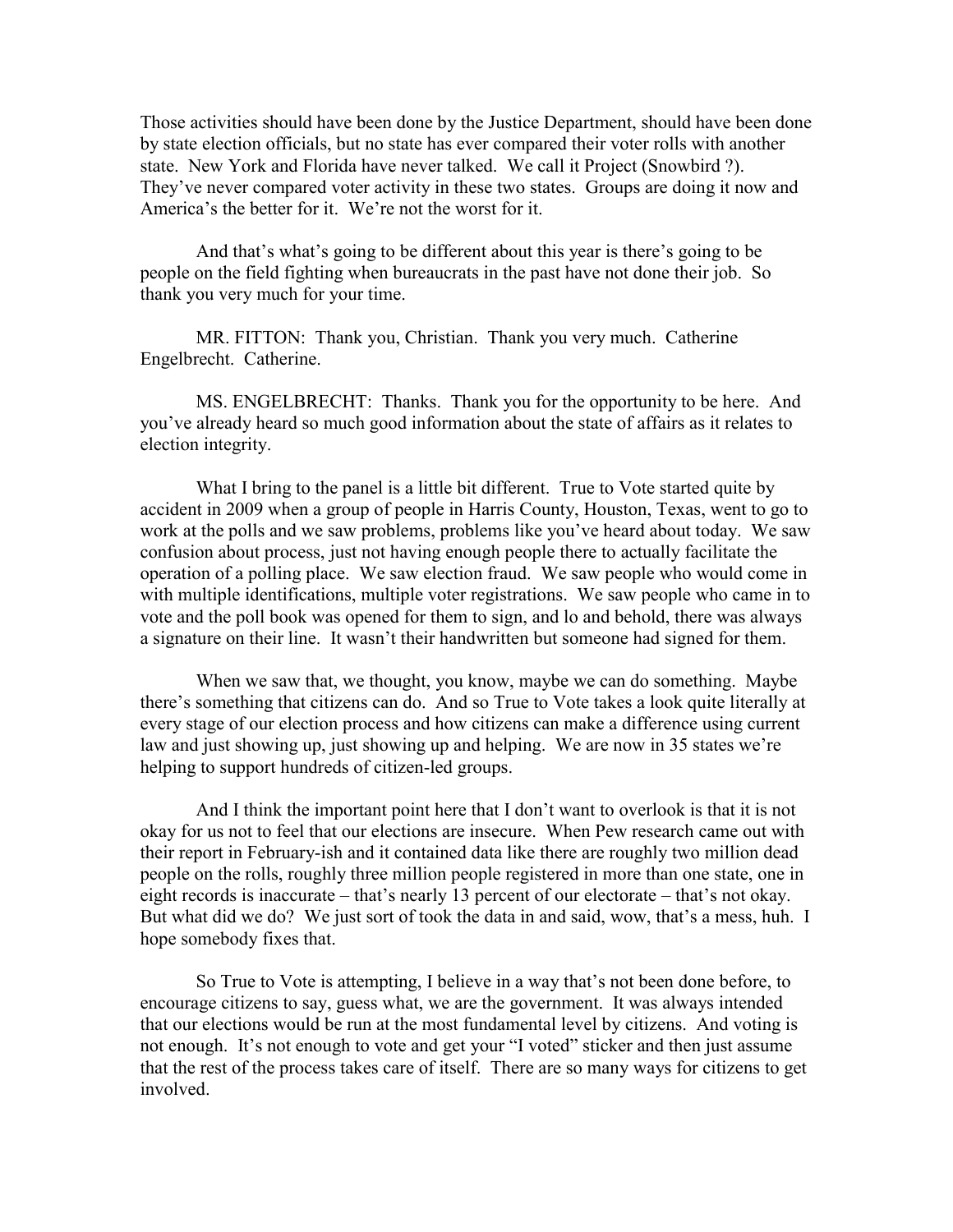And I have been stunned at some of the responses that we've gotten. You know, I want to make it very, very, very clear that what True to Vote is about is about engaging citizens in a non-partisan way to protect the rights of legitimate voters. How can you be against election integrity? As divided as we are as a country about so many things, can't we at polling places come together and say, you know what, this country needs two parties.

But we also need election integrity. How can we not agree on that? How can we not even discuss that without it becoming so vitriolic? I have great hope because I see people across the country who are saying, you know what? As Christian pointed out, the race card doesn't work anymore. It's not true. There's no there there. Citizens just want to be able to believe in their elections. Citizens want to be able to believe in their government.

But everything else that we discuss as a country, be it immigration or fiscal responsibility or health care, you pick it – all of that presupposes that we got to those discussions by way of a fair and honest vote. If that is undermined, there's very little way to reel back.

And when you have the condition that we do in our country where we have about half the number of election workers that we really need and we have questionable accuracy in our roles, and we have a current Department of Justice who seems to attack states that try to clean the rolls, at some point, citizens have to say, not on our watch. Enough is enough.

And that's what True to Vote is trying to do is just find ways that citizens can serve in the existing roles and serve. It's a pretty simple concept. Stunning that it's gotten some of the reactions that it has.

I want to leave time for questions so I will close with this. We are so much more alike than we are different. In this election season, knowing what is at stake, knowing how divided we are on so many issues, can we not just on November  $6<sup>th</sup>$  say, it's important that we all vote, it's important that we participate so that our voices are heard so that we can collectively decide the direction of our country? I think that's a pretty simple request.

I hope that everyone in here on November  $6<sup>th</sup>$  is working in some capacity inside of the poll because there's a need for it. And True to Vote will stand by to help train you, to help equip you, and you will be a part of a mass amount of people who have for the first time in most of their lives said, I'm going to get involved. I'm going to get involved because fundamentally, this is the cornerstone of everything that we are as a Republican. Without it, our very identity is at stake. And we're going to carry on.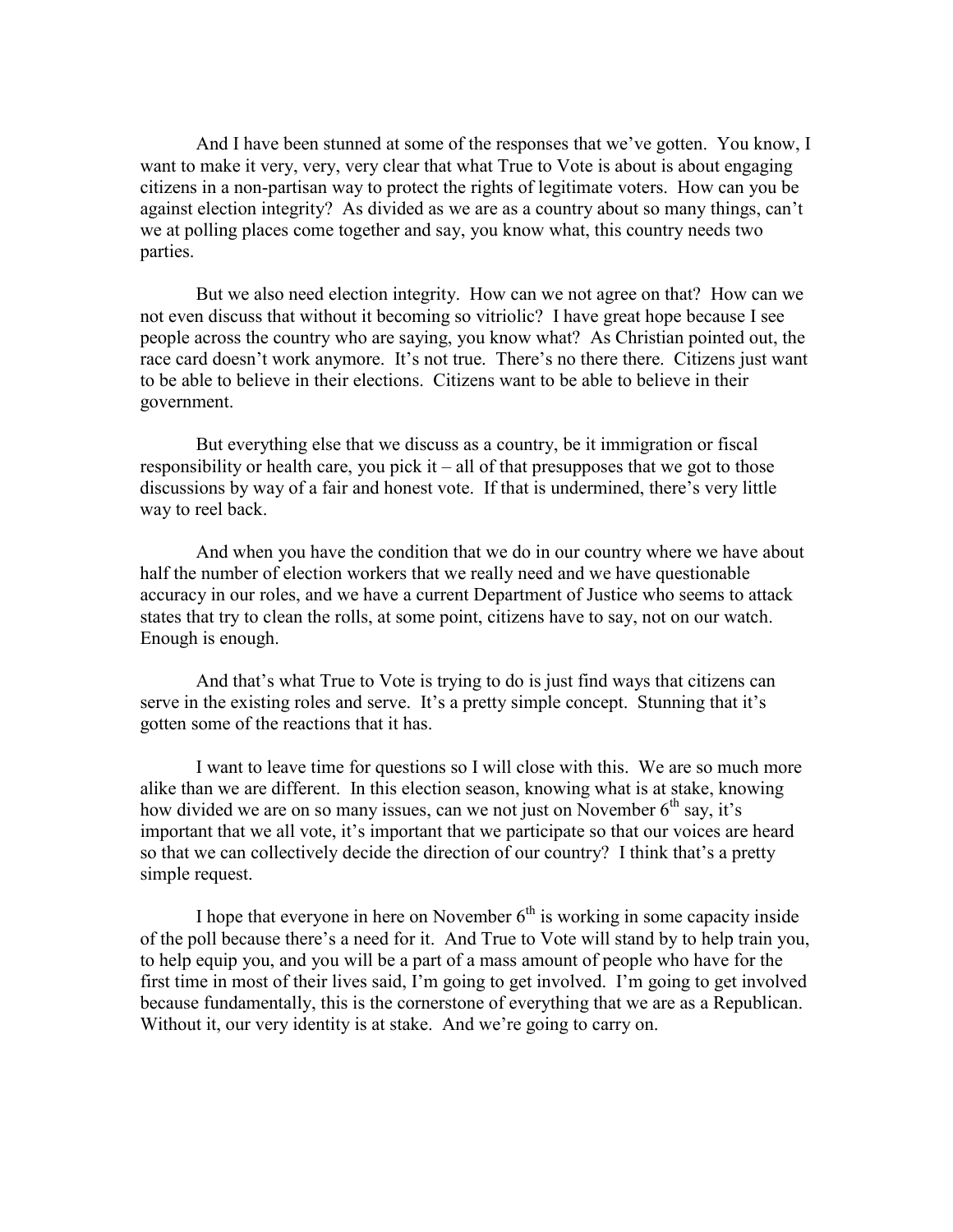So that's True to Vote. That's what it's about. I know there are many people in this room who have very different opinions, and that's unfortunate, but I appreciate the opportunity to be here.

MR. FITTON: I thank you, Catherine. Excellent presentations all. You know, it occurs to me the significant point is that you would think based on the discussions that voter ID is a controversial law or a controversial notion, but the fact remains come November, over 30 states, if you show up at the polls, there will be some type of voter ID requirement.

And so it's just not – my perception is the left has ceded the ground to us and it's just a matter of what type of IDs will be required, what you need to get in order to get a voter ID and the security of the voter ID, not so much the concept. So that battle has been won. That war has been won in many respects. And the South Carolina decision today I thought was – I think should put to bed any of this racial – any of these fraudulent racial allegations.

You know, and secondly, concerning the partisanship of this, we've sued in Indiana and Ohio. And who are the officials that we sued? Republican office holders who have refused to clean up the rolls. You know, they've been warned – we warned everyone. They know what the problem is if you ask them. They know exactly. They just simply refused to clean up the rolls.

And, you know, a fun story, or a sad story out of Indiana, the previous secretary of state was forced to resign, a secretary of state charged with enforcing election integrity laws in the state of Indiana was forced to resign for what issue? Election fraud. I think he voted from an address he wasn't living at.

The idea that this is a partisan issue is false in the sense that you have Republicans who are hesitant to clean up the rolls. And, you know, we hear in Ohio that there are lots of local officials, Republican, who don't like the idea of cleaning up the rolls because they want to be able to engage in election fraud too, in Florida. In Florida, you have mass resistance by local election officials who initially were asked by the governor in the state to begin researching this issue of non-eligible citizens from voting. You have Republicans refusing to take these folks off the rolls or even answer questions on this. So that's – I should remind everyone to turn off their cell phones, if you haven't already.

So the idea that these are only Democrats that stand in the door on election integrity is false. There are significant Republican office holders in key places like Ohio and Indiana and elsewhere that aren't doing their job as well. And both parties need to be reproached on this issue. And so that's something I would raise.

And I want to get one topic covered that is in the news I don't think we've addressed yet, and it's this debate I guess in Ohio on the issue of early voting. Could you describe, Hans, or I guess, Christian, the debate in Ohio over early voting and what that is about?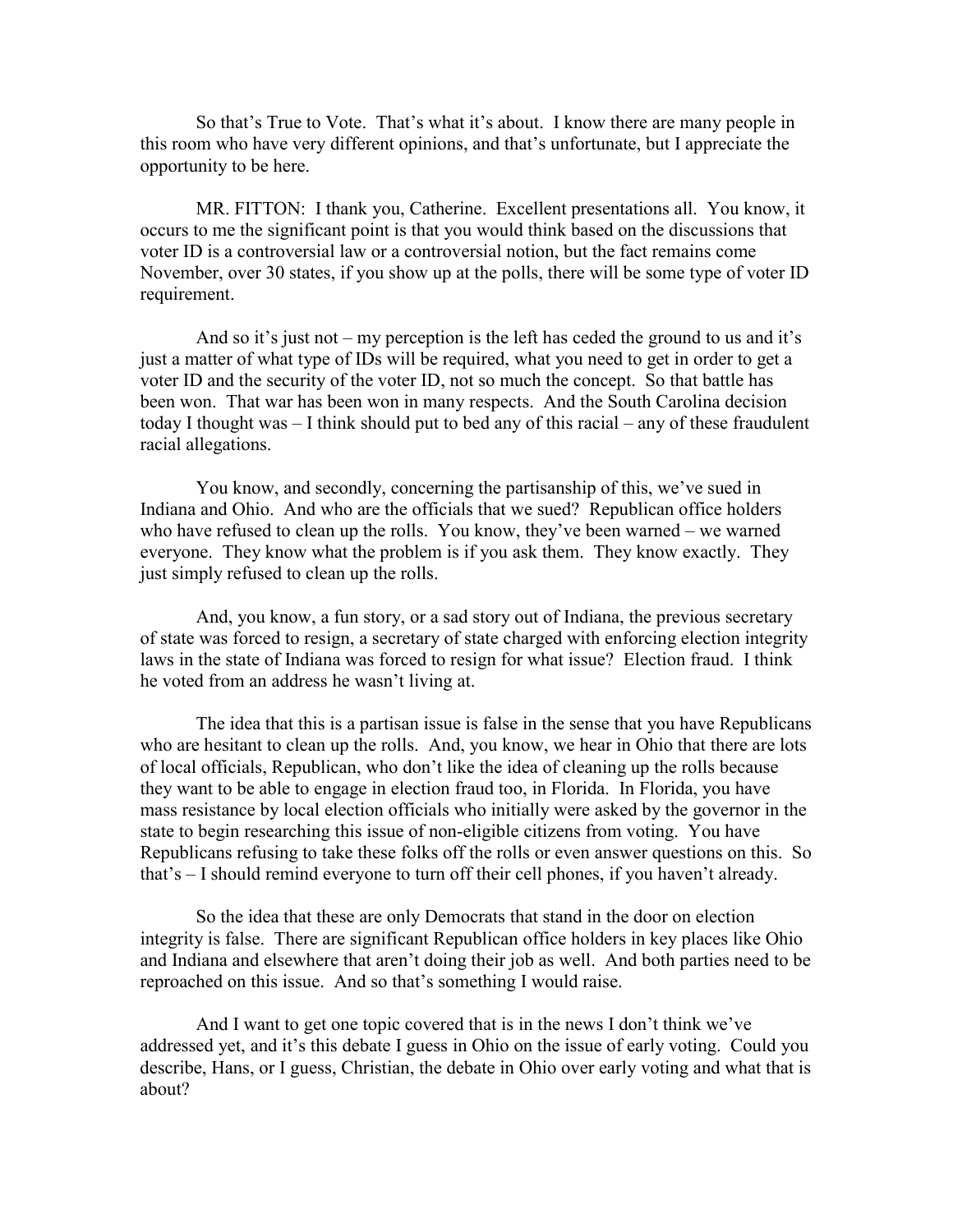MR. SPAKOVSKY: That issue has really been misconstrued by many folks, including the press. What happened in Ohio was that they used to have early voting up until the Monday before the Tuesday election which was, frankly, a nightmare for election officials. And I could tell you that because I'm actually a county election official in Virginia.

And the reason it was a nightmare for election officials was because even though we have a lot of people who early vote these days, the vast majority of people still vote on Election Day. Early voting is up to probably 25, 30 percent in some states, but the vast majority of people still vote on Election Day.

And election officials on the weekend and the Monday before the Tuesday election are trying to get ready to open up thousands of polls, get thousands of workers into those polls and having to run early voting sites with no break. It was very difficult for them.

Also, it was an administrative problem because whenever someone early votes, that fact has to be noted in that person's voter record, and that has to be appended to the voter registration records that are then sent out to be in each polling place so that the person can't double vote. And election officials wanted the early voting period to end so they would have three days before the election.

Now, the Ohio legislature did that, but they made one exception. And the one exception was going to be for members of the military. Now, that is a very small group of individuals, but that was an important exception. And the reason for that exception was that unlike the vast majority of other voters, members of the military have no control over where they may be or the fact they may get an order telling them that within 24 hours they've got to move.

For example, Wright-Patterson Air Force Base in Ohio, they have a big transport wing there. And a pilot might get on a Saturday an order saying that he's going to have to fly a transport mission to Afghanistan and they wanted those individuals to be able to continue the early vote.

The Obama campaign filed a lawsuit claiming that this was a violation of equal protection. Unfortunately, a federal district court agreed with them. A judge with the Sixth Circuit just refused to overturn the injunction that he issued.

And the problem with that argument is very simply. Under federal law, we make – we treat members of the military different than other voters. The whole federal statute on this, the uniformed overseas, citizens of the (Voting Act ?), has special provisions in it like the fact that local officials have to send out absentee ballot at least 45 days prior to the election. That rule doesn't apply to other absentee voters. And we treat military voters differently because of the exigencies of military service to which they are subject and other voters are not.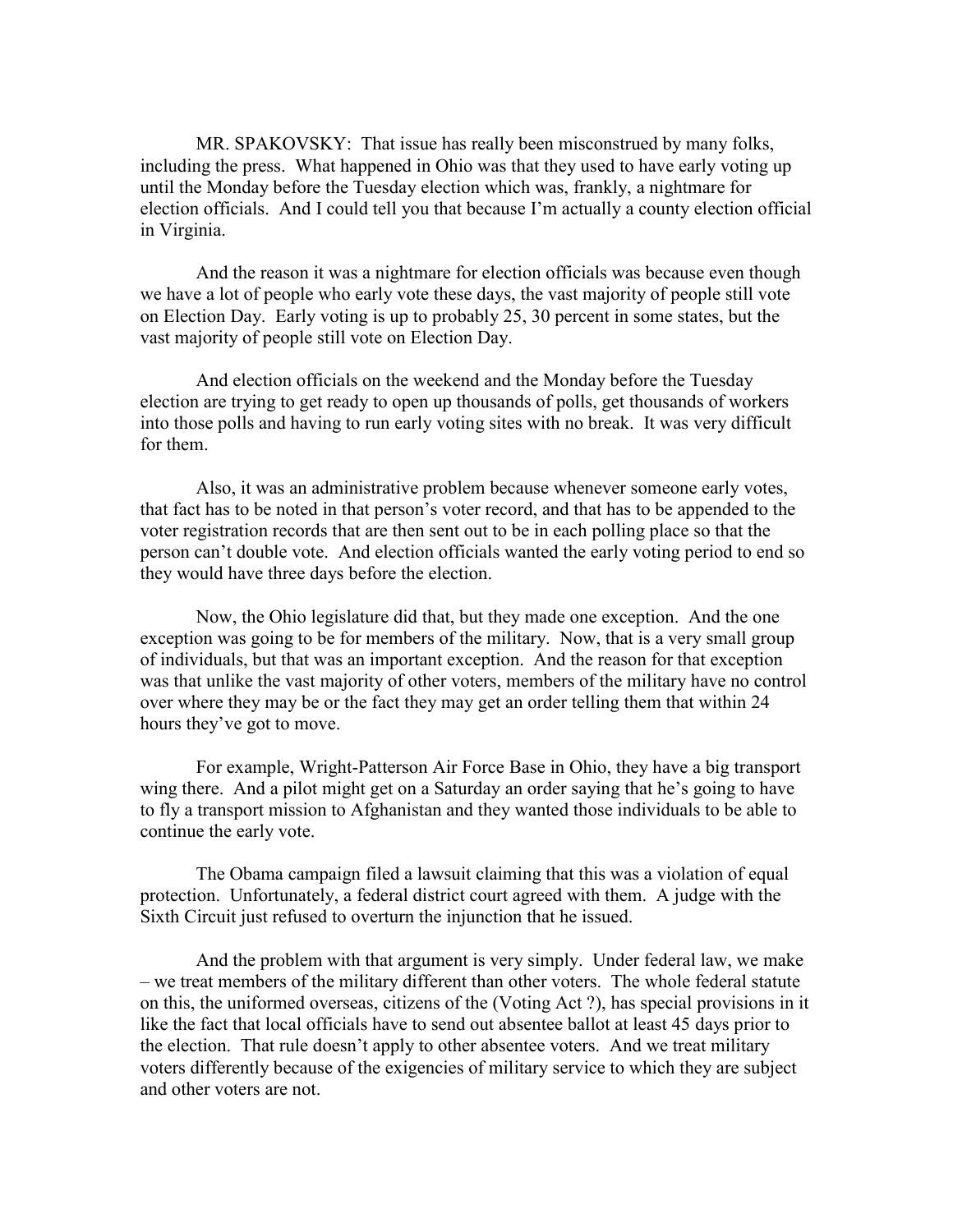And if it is an equal protection violation, to treat military voters in Ohio differently than all of the other voters who early vote, then that means basically that the validity of the entire federal statute and all of the special exceptions we make for military voters is thrown in question. And that is why I think at least 15 veterans' groups filed in the case on the side of the state, not on the side of the plaintiffs in that action. I'm hoping that this will be appealed at the Supreme Court.

MR. FITTON: I think they did ask for a review. Yes. Go ahead, Christian. Do you have a point?

MR. ADAMS: No. No.

MR. FITTON: Representative Metcalfe, can you talk about – you were presuming a common sense solution for voter ID, but you got quite a reaction. You've been taking leadership roles on illegal immigration. That's actually where we first met. We had worked together on states' efforts to curtail the illegal alien invasion. But you thought this was kind of going to be a straightforward legislative initiative and it strikes me you've been a bit surprised by the vociferous reaction.

REP. METCALFE: I have. As being the number one conservative in the state of Pennsylvania's legislature, I'm also probably the number one controversial legislator in the state of Pennsylvania for pushing issues and doing it in a very aggressive fashion, kind of leading the offense rather that playing defense.

So a lot of the issues that I've been out there on over the years, I've attracted national attention. I've attracted attention across the state, and I've attracted my share of hate mail, if you will, regarding various positions that I've taken, people that oppose me.

But until we addressed the voter ID issue, I've never had so much e-mail and phone calls. The number of communications we've received, and those communications being vile, vulgar, profane, and threatening has been shocking for myself, my family, and my staff to the point that some of my staff at the Capitol were asking if I'm going to have security at some of the hearings that we've held over the years and the hearings that we'll be having in the future.

But I know I've picked up some attention off the *Huffington Post* and off of Chris Matthew's "Hardball." And as a result of those broadcasts of those blogs and the things that have been written, those postings, I've attracted a lot of attention across the country from LA to New York and across the state of Pennsylvania with folks that are so – they're so offensive in their reaction, it's just hard to believe that they would come across in such a vile manner with some of the things that have been written, really very shocking. I've never had to turn this high number of communications over to our legal counsel for follow-up by our security as I have during this voter ID battle.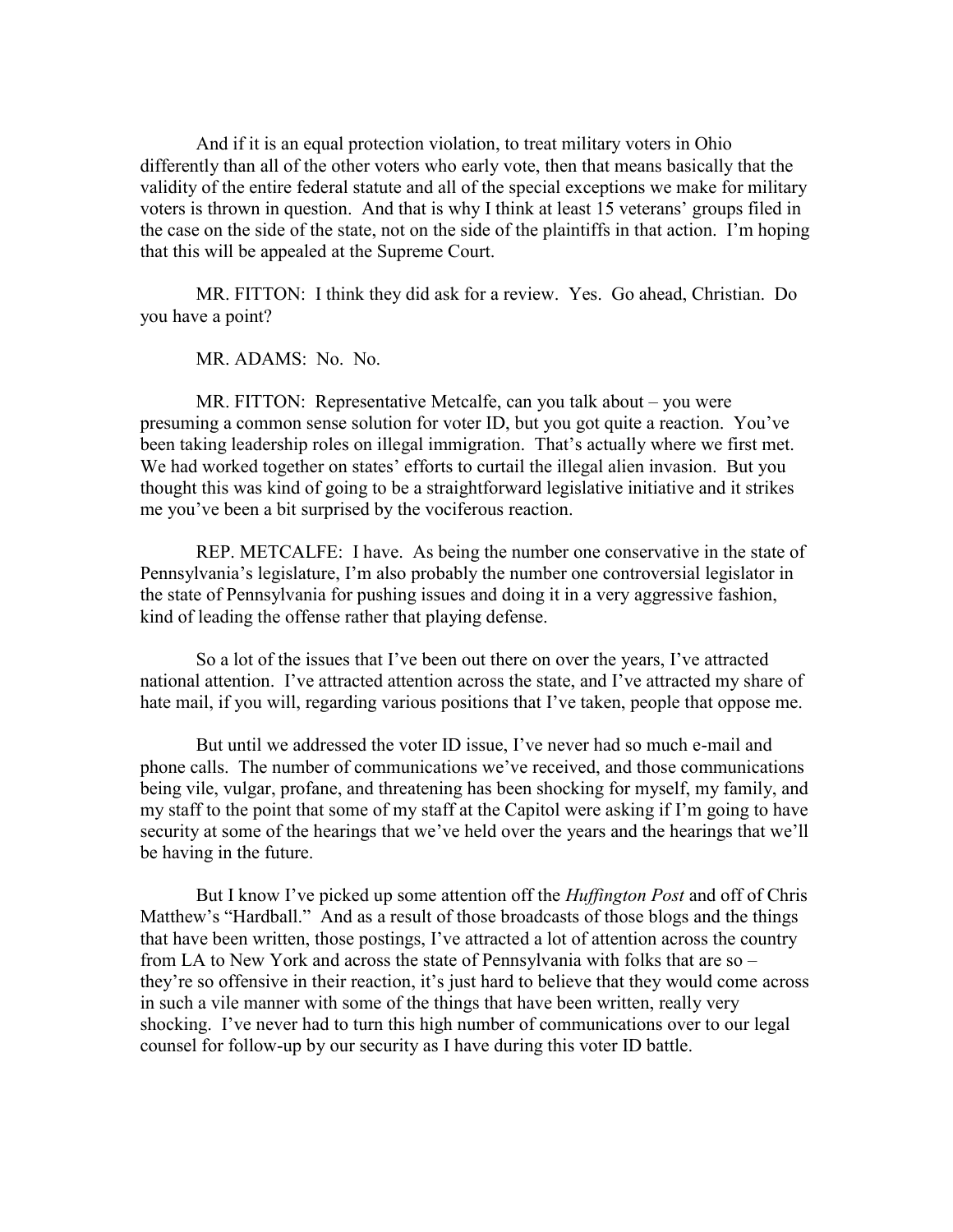MR. FITTON: Any other points before we open it up to the floor, Catherine or Christian? Well, we're here to accept questions.

You can – actually, I want to call on our guests, Susan Carleson, who's here, whose organization has been working with Attorney General Ed Meese. Susan, if you can stand and promote your efforts on election integrity as well and describe where people can find out more about you.

SUSAN CARLESON: Thank you, Tom. It's a real honor to be here amongst such illustrious leaders in protecting the integrity of our vote.

The American Civil Rights Union, the ACRU, is I suppose some will call it the conservative counterpoint to the ACLU. We've been operating for 12 years. And, recently, most of the cases that we've been involved in have been against our government, on the other side of the fence instead of the ACLU.

In a particular case, voter fraud, they are on the same side unfortunately, and have been, as you all pointed out, very adamantly opposed to efforts that we've all been taking.

We have been encouraging everyone to become informed about the voting laws in their states to take advantage of early voting if they can. I know that early voting is something that conservatives have generally been opposed to over the years. I personally think it's a good thing that everybody show up on Election Day and cast their vote.

And I think the Motor Voter Act probably opened a trend too far, too liberalized an approach to allowing everyone to vote. We don't want everyone to vote. Everyone doesn't have the right to vote. Citizens have rights to vote.

So I think we've gotten to these mantras about everybody having the right to vote that have led some people to think – to consider the wrong – the approach to this system we have.

So we've created protectyourvote.us. We were involved in drafting the voter ID law that was introduced by Representative Joe Wash last month. Please pardon my voice. I'm getting over an allergy.

MR. FITTON: I didn't tell you that I was going to call on you for forgive me.

MS. CARLESON: So this is the most important election –

MR. FITTON: What's that legislation specifically?

MS. CARLESON: It is the State Voter Integrity Act I think of 2012. I think Election Integrity Act.

MR. FITTON: And what does it purport to do?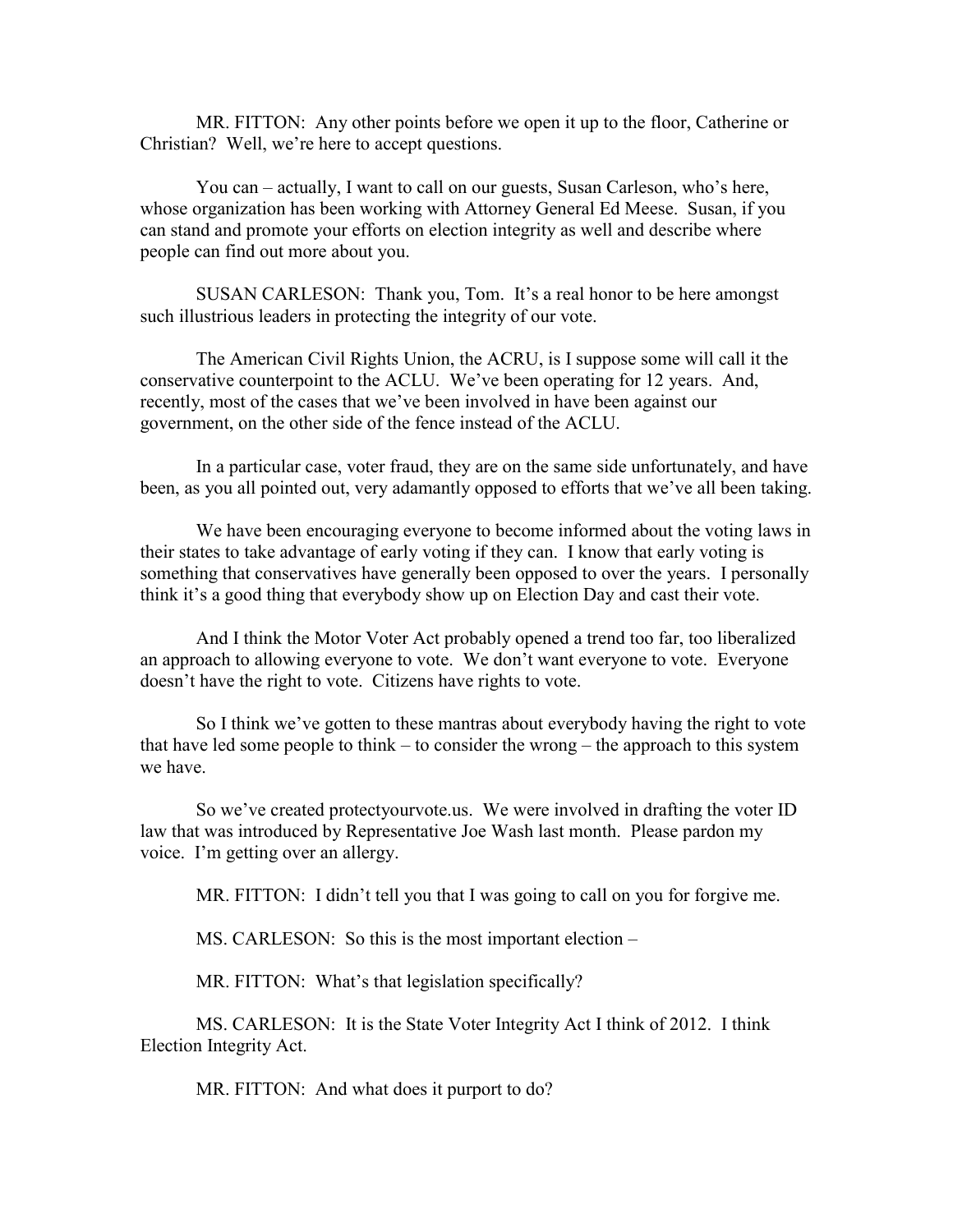MS. CARLESON: It requires a photo ID in all federal elections beginning in 2014. And we're hoping that it's going to get reintroduced in the new Congress and that it will be passed. And I hope that this election will benefit from the work that all of you are doing in raising the importance of this issue.

But one of the things that we are concerned about is the potential for disruptions on Election Day. And we've been encouraging people to vote early where they can, to bank your vote, to make sure that your vote gets counted.

And Catherine has been doing yeoman's work in soliciting hundreds of thousands of volunteers in this country. And we've all got to take it seriously. I mean, this is the fate of our country and it's what separates us from most of the other countries in the world. So thank you for having this panel, Tom, and I appreciate the opportunity to speak.

MR. FITTON: Thank you. So vote early but only once, right? Yes. If you could identify yourself when you call up. The gentleman in the second row.

Q: Hi. I'm Pat Spend (ph). I guess, Mr. Adams, I had a question. I remember a long, long time ago in the election of the fall of '70 voting absentee on a fire base in Vietnam and I don't remember any big deal. I think my parents got a hold of the local register in a little town in upstate New York, and I got a ballot in the mail, and I voted probably in September, October, and mailed it back. And I guess I'm a little confused. Have the rules changed now? Is this some of the  $-$  you no longer ask?

MR. ADAMS: Yes. No. The rules have totally changed from what I presume to be about 1970. First of all, you had UOCAVA past in the 1980s, and it set up a federal minimum – well, set up a generalized time that ballots have to go out.

MR. FITTON: What is UOCAVA?

MR. ADAMS: UOCAVA. Hans cited the full name. Thomas put me on the spot – the Uniformed Overseas Citizens Absentee Voting Act. That passed in the 1980s and essentially federalized the issue. So you used to only have a state law issue when you were in Vietnam. Now it's a federal issue. The law changed again in 2009. It's called the MOVE Act. It's a federal law that sets a 45-day mandate on states to get that ballot sent to you. This is the law that states are violating everywhere.

Q: (Off mike.)

MR. ADAMS: Sort of, but there's other provisions. And I'm reluctant to do a CLE lesson on UOCAVA, but one of the – you forced me into it. One of the things it does is set up something called the FWAB, Federal Write-In Absentee Ballot. And UOCAVA establishes the FWAB that allows you to ask for – this is going to get even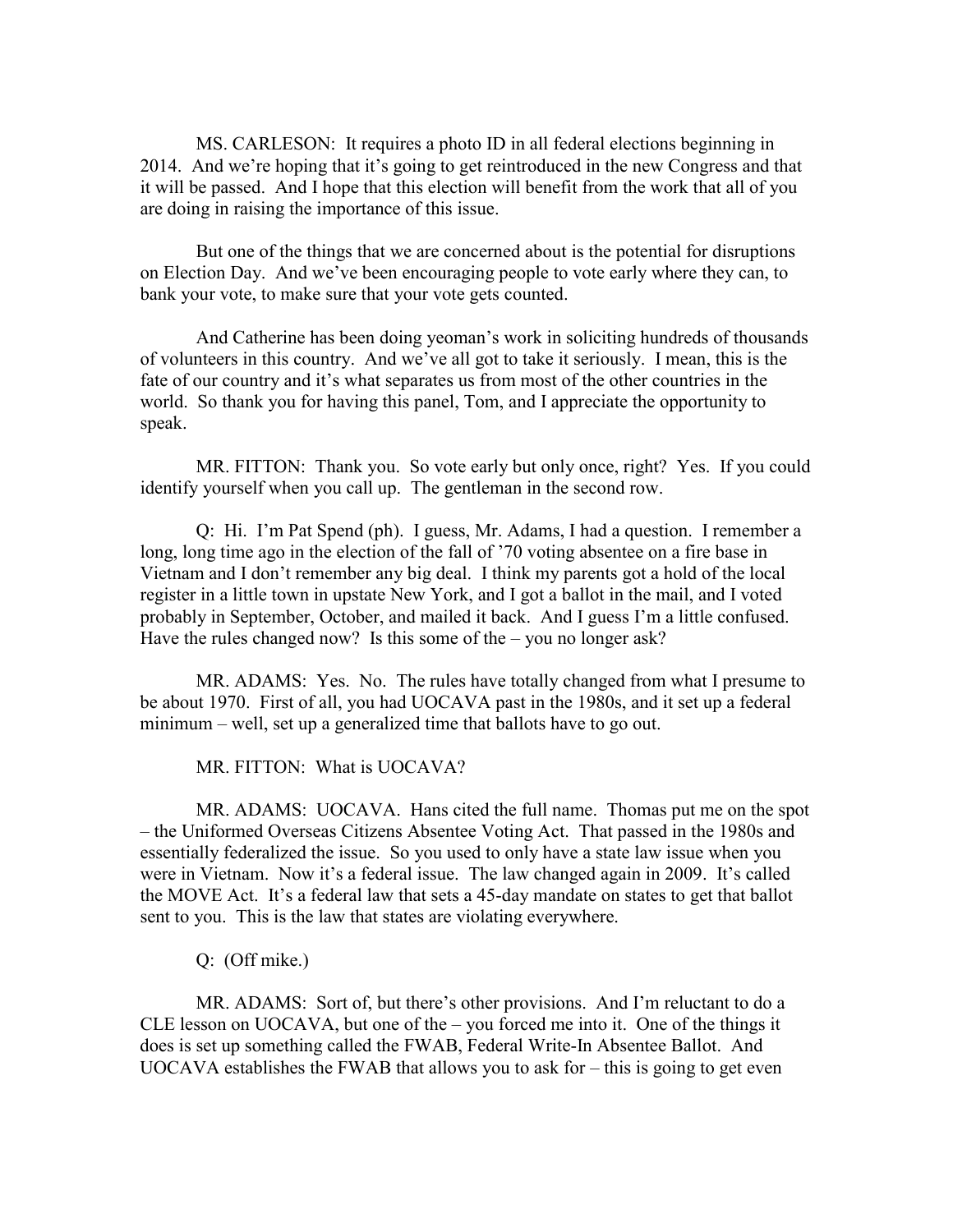more complicated. You can request that ballot but if it doesn't come, you can send the FWAB, and the FWAB is a postcard. Okay.

I guess the short answer to your question is, yes. Everything has changed. And it's been federalized all in the name of helping service members. This is not some scam or scheme to hurt service members. This was an effort to help them.

There's also under MOVE the right to get an absentee ballot by e-mail that was passed in 2009 so there's a lot of new protections in the law that are totally different from your experience in 1970.

MR. SPAKOVSKY: But there's two issues here you all need to know about. The biggest problem that service members have, and this is why the 45-day period was put in, was because of the very long transit times for mails going overseas. Okay?

If you're in a fire base in Afghanistan, the amount of time it takes for you to request and absentee ballot, the absentee ballot to be mailed to you, you to receive it, have time to fill it out, and then mail it back takes a very long time. And there were all kinds of experts, including from the military postal system, who came in and said that 30 days was the absolutely minimum time, and actually it should be at least 45 days. And they did a whole bunch of studies when we had large forces in Iraq showing that the amount of time needed for someone in Iraq to get mail was extremely long.

That's why that 45-day time period is there. And it's essential that local election officials comply with that 45-day deadline because if they don't, the mail is probably going to get overseas too late. And by the time the service member fills it out and sends it back, they will have missed the deadline for the election.

But the second problem is, is that because members of the military move so often, they don't always update their addresses with their home state election officials. And so mail gets sent to the wrong place.

And about a month ago, the inspector general of DOD released a report that got no attention in the press in which they looked at the administration of this law by the Federal Voting Assistance Program Office. This is an office at DOD that's supposed to administer the federal voting rights of overseas military members. And one of the things the MOVE Act said was that every military base has to set up a voting assistance office. So this would be an office that would help service members update their addresses, help them request absentee ballots. And despite the law, DOD had only opened up office on half –

MR. ADAMS: Top priority of the Obama administration.

MR. SPAKOVSKY: – of military bases. And, in fact, even on the offices where they had opened offices, apparently when the IG folks tried to get hold of the people who were supposed to be working in them, they couldn't get a hold of them.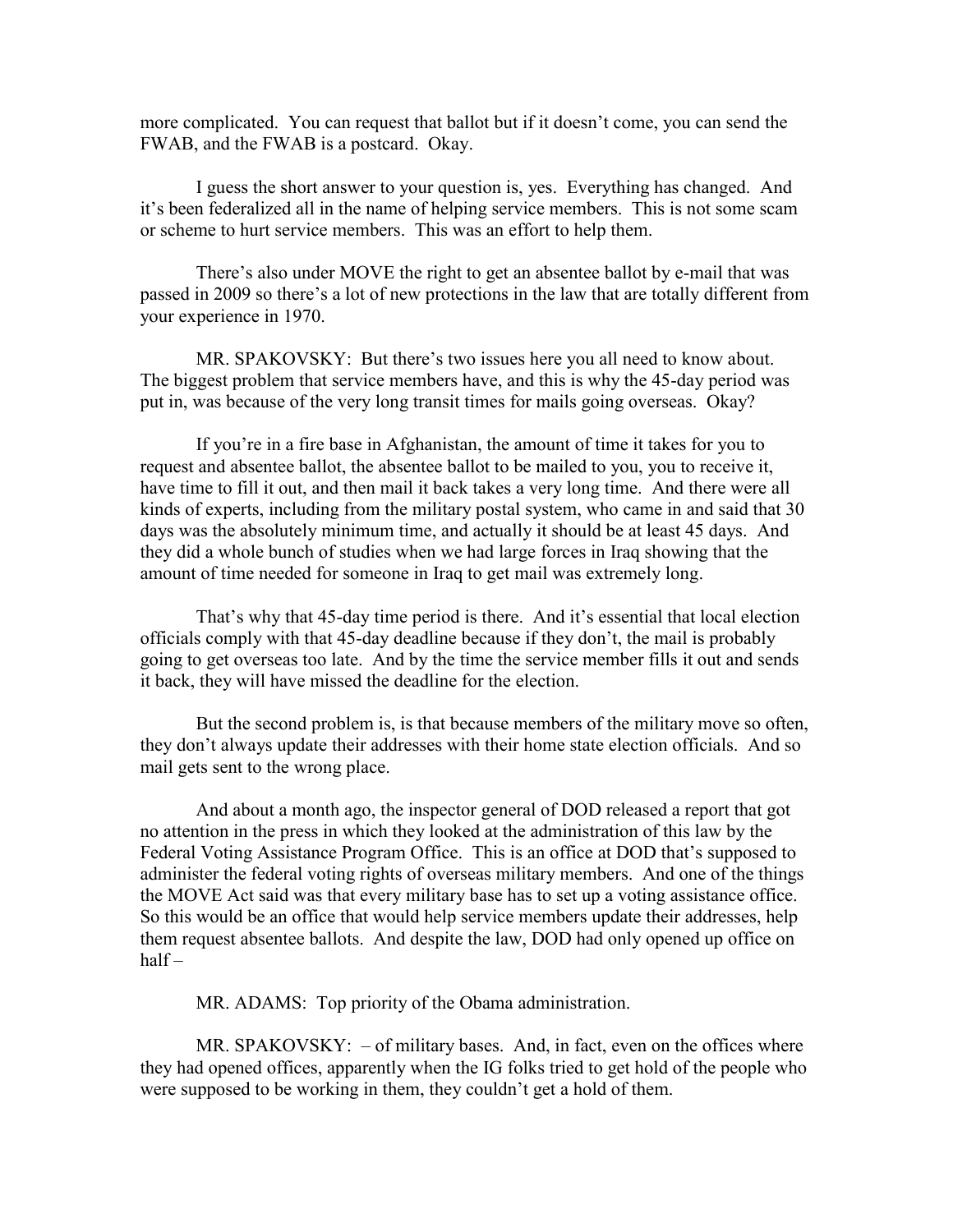MR. ADAMS: And I might just cap that all off. DOD was given \$75 million to do this, \$75 million in the last two fiscal years and they blew it all and failed.

MR. FITTON: Obviously, it wasn't enough.

MR. ADAMS: Yes.

MR. FITTON: Any other questions? Yes. You have right in front of you. Wait for the microphone please.

Q: Thank you. My name is Carl Leidy (ph). And my question pertains to what happens after the polls close. We've heard a lot about voter identification, but what about the possible suppression of votes or mischief with the counting of votes after the polls have closed? Anybody care to comment on that?

MR. ADAMS: Well, the answer is transparency. And that's exactly why True to Vote is on the field is because you have to have the counting done in open fashion. That's what makes democracy work is transparency. And most state laws envision that and allow for it.

So observers can sit and watch the absentee ballots being opened. It's a dreadful process but necessary. And you can hear them call the name out, and everybody has to be in agreement. So that's the only answer.

Accountability – secretaries of state are elected. If you don't like the secretary of state of Minnesota, Mark Ritchie, vote him out. So we have safeguards like that. Is it perfect? Probably not.

MR. FITTON: Catherine, do you have any detail as to how your volunteers or what your programs are related to that?

MS. ENGELBRECHT: Christian was spot on – wherever ballots are present, observers have – in most states, because every state runs their elections a little bit differently, but in most states, election observers are entitled to be there to witness the counting of those ballots.

During the day inside of polling places, typically procedure would call for constant auditing throughout the day, making sure that the number of people who have signed the registry are in fact the number of votes that have been cast in machines or paper ballots or what have you. That requires enough citizens to make that happen and it requires observers to make sure that the process is being conducted appropriately.

So it all comes down – this is not an easy – none of this is an easy fix. None of this is an easy fix. It comes down to citizens making it a priority to ensure that our elections are kept fair and free.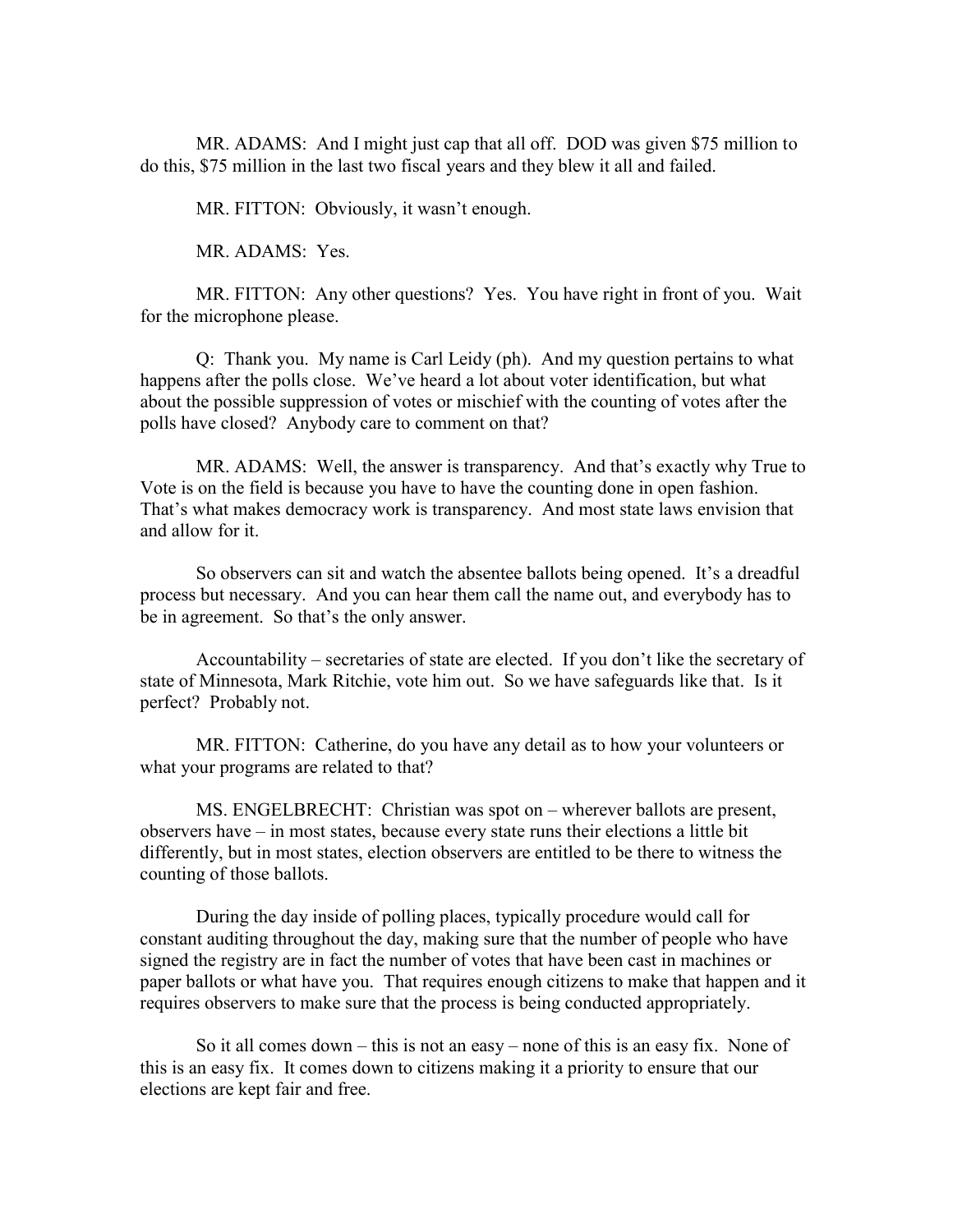REP. METCALFE: Tom, if I could jump in. We had a recent study released by one of our commissioners in Philadelphia. There's three commissioners that oversee the Philadelphia election process. And they found – through that study, he found that there were a number of instances where we had foreign nationals voting that shouldn't have been voting, people voting that weren't registered to vote.

But we also had precincts that were registering more than 100 percent vote. So we had one in particular that I recall where there were six votes over the number of people who were registered there.

And we have areas in Philadelphia that people have shared with me that work with our poll watchers and some of our election workers because of the nature of the way the city has developed their precincts. Some of the precincts have been in people's homes. I saw a picture of a precinct where they were actually voting in somebody's shower stall in a home.

So we have some situations where there's poll watchers that won't go into certain precincts because of that. And those precincts raise questions in how do we get that transparency so something more for us to struggle within our own election code in Pennsylvania.

MR. FITTON: Well, there's an awful joke there about clean elections and shower stalls. (Laughter.) Other questions? Yes, sir. Wait for the microphone.

Q: Hi. Dan Froomkin from the *Huffington Post*. Obviously, there's some tensions in this issue. And I'm just wondering – wanted to ask the panel – how do you guys balance, on the one hand, the right of people who don't have ID to vote, and, on the other hand, what you consider the advantages of voter ID. And I'm wondering whether that in any way relates to what percent of people you think lack ID compared to what percent of people you think are committing in-person voter fraud?

MR. ADAMS: Well, the first thing you do is pass a law like Georgia or South Carolina did. South Carolina passed a law that made IDs free. South Carolina passed a law, as we saw in the court opinion yesterday, that allowed a person who had a hardship to execute an affidavit on Election Day saying, I have a hardship. I couldn't get a voter ID. And that person got to cast a ballot. As a matter of fact, the state bore the burden of proving that that affidavit was false, not just inadequate, false. The state couldn't say, we don't like your hardship. The state had to say, your hardship is a lie – very different standard. And they only had 48 hours to do it. Effectively, that affidavit was a key to let everybody vote.

I can't emphasize enough what Hans talked about earlier. This Justice Department's career attorneys recommended that that law be pre-cleared. Your *Huffington Post* probably hasn't asked a single question of this Justice Department whether that story is accurate, because if that story is accurate  $-1$  know it is because I've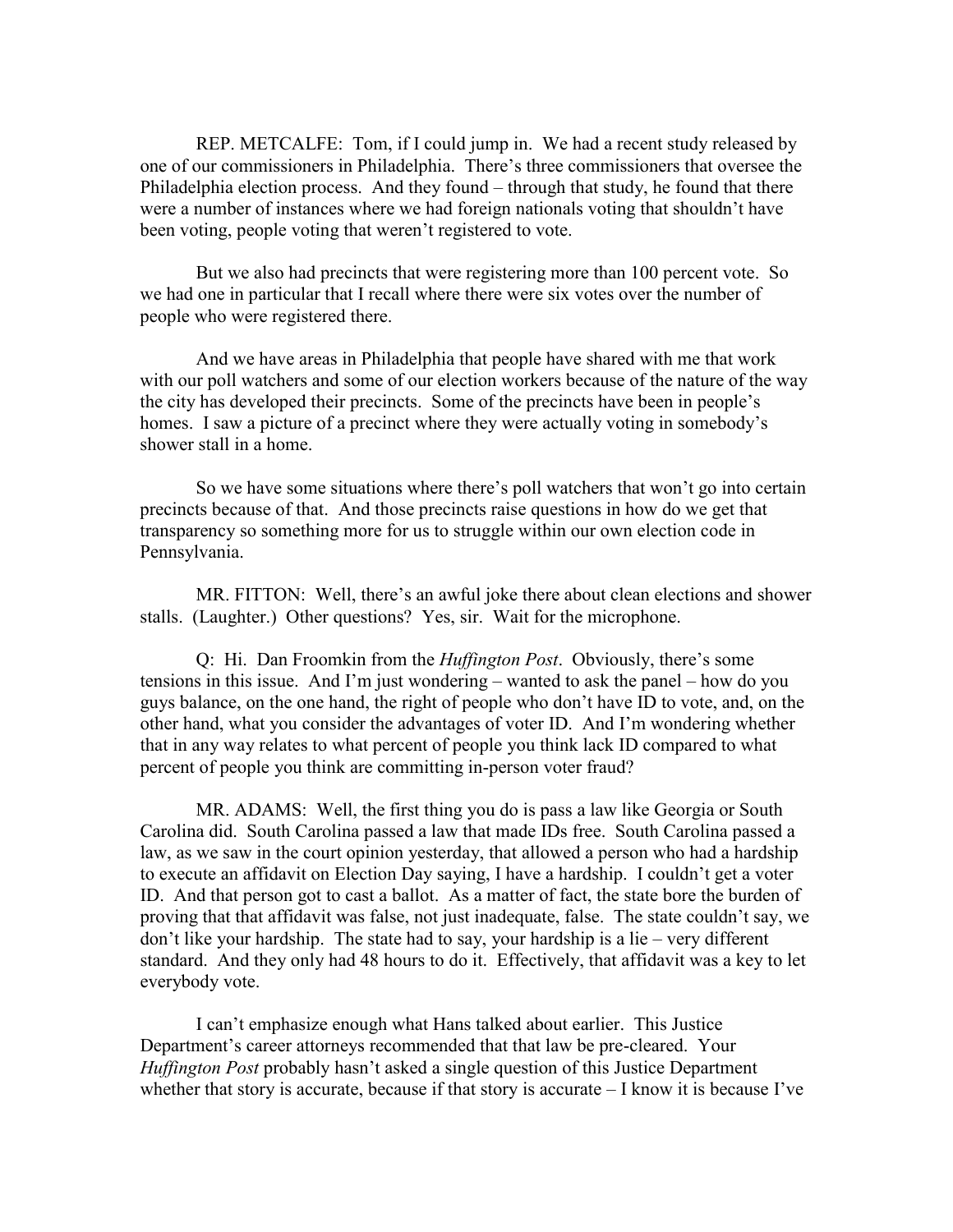talked to the sources inside – then they just spent about \$500,000 on a fool's errand, to fight a law that allows anybody to vote that had a hardship. The way you balance it is you make it free, you make it easy to get, like Georgia did – they'll drive to your house and give you the voter ID. So you do it that way. And that way everybody gets to vote. And, presumably, the Huffington Post has nothing more to say about it.

MR. SPAKOVSKY: And the other thing about this is, look, there's a number of statistics instead of guesses, not guesses, which is what you get from the Brennan Center, but statistics on the issue you just brought up of how many people don't actually already have an ID and need to get a free one.

Georgia – I said, their law has been in place for six years. They keep statistics on the number of people who applied for an ID because they didn't already have one. The number of people applying to get an ID out of six million registered voters has averaged less than five-100s of 1 percent a year, just a tiny number. That's in accord with other surveys at, for example, American University did, which showed a tiny percentage of people don't already have an ID.

And you made a fundamental mistake in your question. You said: how many cases of impersonation fraud are there? Photo ID doesn't just protect against impersonation fraud. It also protects against people registering under false addresses. For example, when they use an address where they don't actually live and then it doesn't match their driver's license.

Pennsylvania, where they've passed a photo ID law, in fact, the Justice Department prosecuted a very large case like that I think in the 1990s involving individuals who were voting in Philadelphia, even though they didn't live there. It also can prevent double voting by people registered in more than one state, if you have both states with photo ID laws. And it also can prevent illegal aliens from voting who have a pretty difficult time getting government issued photo ID.

And yet, all of those other instances that this kind of law would deter are constantly not mentioned in any of the stories that are going on like that. And there's been plenty of cases, for example, on the last one also of prosecutions of people who are in the United States illegally but who have voted, including the Mexican drug dealer I mentioned, who was indicted two weeks ago in California.

MR. FITTON: I'd make this recommendation as a non-lawyer  $-I$ 've got to read the *Huffington Post* more because I guess there's some good reporting going on there, exciting report.

But I would just look at the court decisions on the voter ID cases in South Carolina and Pennsylvania, and they talk about that balancing task. And they recognize in South Carolina and Pennsylvania that sufficient accommodations have been made to accommodate people who don't have access to easily get voter ID and such. And that's one of the reasons that's being delayed.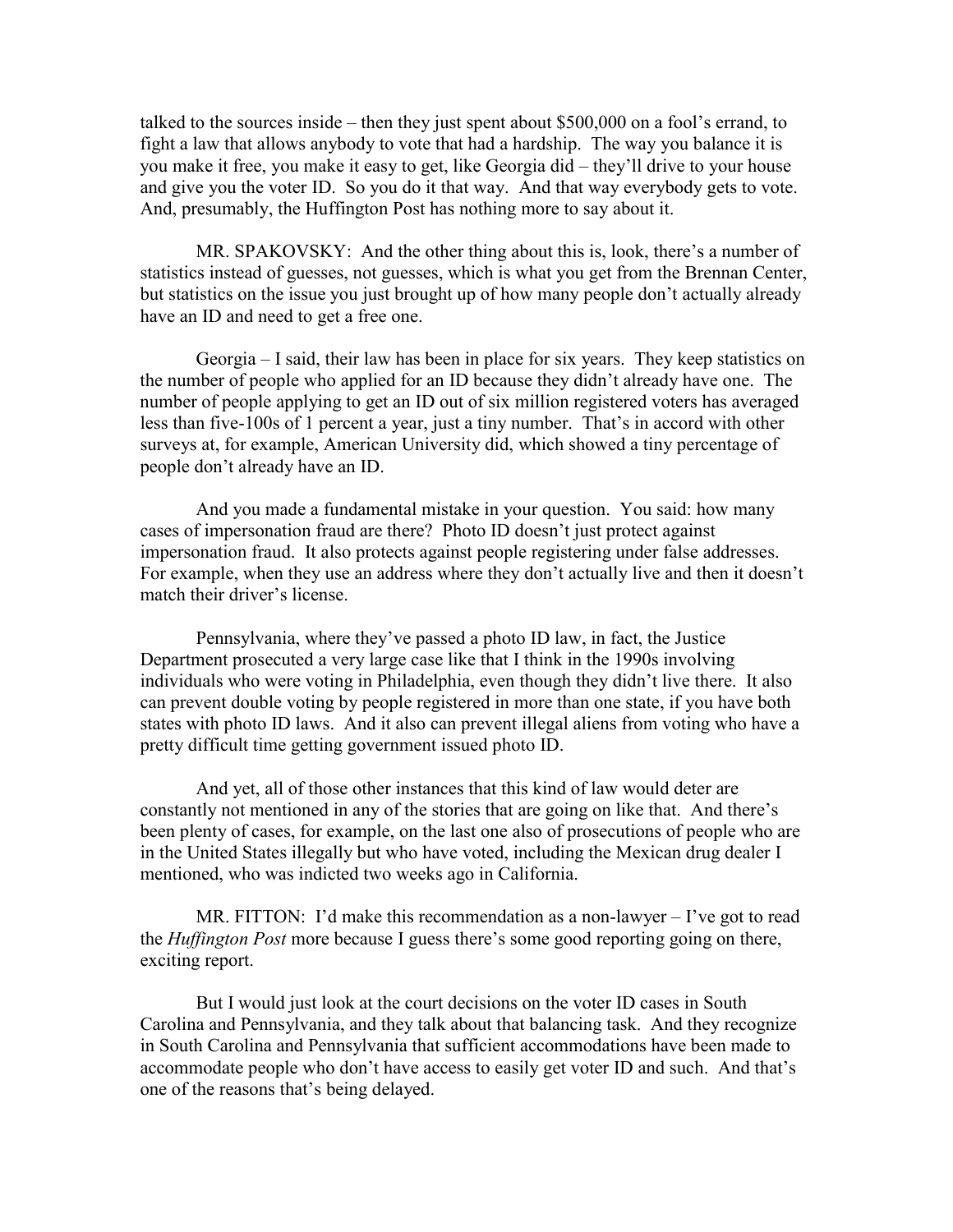So the courts have analyzed it specifically in light of your question and it concluded that the laws that have been passed that allegedly are so strict really aren't that strict at all, and that you can get voter ID quite easily under these laws, and it's not impediment – no unreasonable impediment to voting.

MR. ADAMS: Did you report on what happened to Viviette Applewhite the day after the court decision at the *Huffington Post*? Contrary to her lawyer's wishes, she ran out and got photo ID. The thing that he had been litigating was suppressant. She ran out and got –

Q: (Off mike.)

MR. ADAMS: No, no. The lawyers didn't want her to do it. The lawyers were against her doing this because it mooted their case.

Q: (Off mike.)

REP. METCALFE: She was the lead plaintiff in the case against my law in Pennsylvania and she dropped off as a lead plaintiff because she did get her ID, which proved that her accusations that she couldn't were false, just like it was with many of the others.

And to think that you don't have an associated responsibility with a right is false. Every right has an associated responsibility. In Pennsylvania, when I exercised my right to bear arms – and I don't have a carry permit, I have to show photo ID in order to get my carry permit to carry a firearm.

Now, in Pennsylvania, you have an associated responsibility with your right to vote. You have to show up with photo ID. And a state can't make sure somebody does that. That's a responsibility on the individual.

We've made it as easy as possible. We're going to give a free ID to anybody who needs it. We have an affidavit situation set up in our law also for somebody that's unable to secure the documents they need, even to get that photo ID, they can still sign off on an affidavit and still be able to vote.

So we're not going to keep anybody from voting. I don't think – one person wouldn't have disenfranchised by a law if this was in place this November.

MR. FITTON: One more question over here.

Q: Thanks. This James Sarsonski (ph) from Colorlines.com. Just to go back to a quote from Mr. Adams, you said there's going to be armies of citizens and volunteers at the polls simply standing sentinel over the process. There's going to be a field fighting.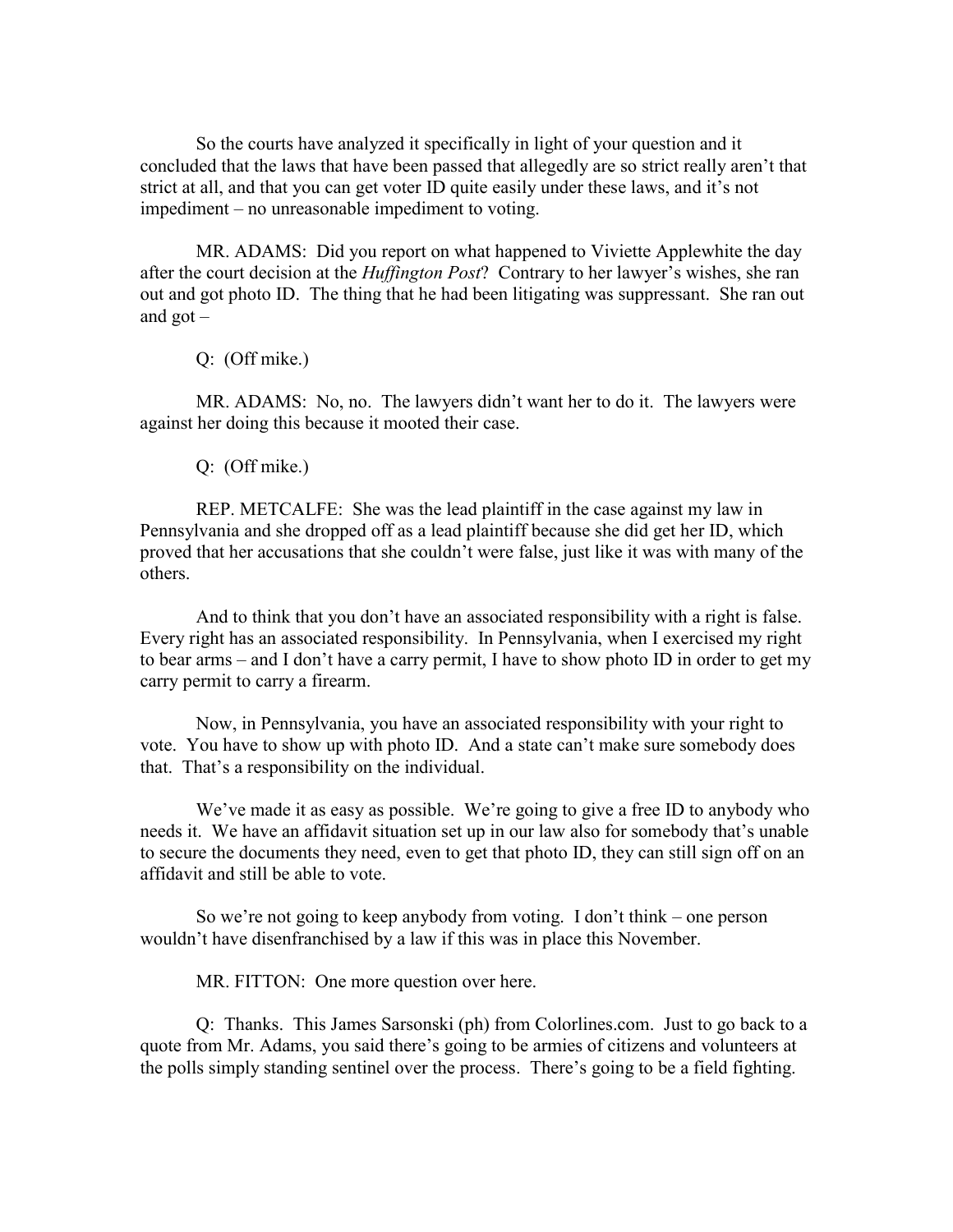And so a question for Mr. Adams and Ms. Engelbrecht, but also as a Pennsylvanian for Mr. Metcalfe as well, I guess I wonder like do the activities of True to Vote and associated organizations risk intimidation and if not, I guess I wonder what would qualify –

MR. ADAMS: What is intimidating about standing –

Q: If I could just finish my question.

MR. ADAMS: I thought it was. I'm sorry.

Q: I guess what would qualify as illegal intimidation in your statement?

MR. ADAMS: Let me think about that. Let's think – let me. Please. Please. It's a high fastball. Maybe if somebody dressed up in a paramilitary uniform with boots and had a billy club and shouted racial slurs at the polls and blocked the entrance to the polls, that might qualify for intimidation. We can start with that one.

Now, we've learned in the law that that doesn't necessarily qualify as intimidation. Let's look at the example that you're focused on: a 71-year-old grandmother with a clipboard standing in the corner of a polling place writing things down, not saying a word. If your publication wants to try to spin that that's intimidation, good luck.

MR. FITTON: Catherine, do you want to respond?

MS. ENGELBRECHT: Here again Christian got it right on the money. There's provision in the law for citizens to be engaged in the process. In no way should that be seen as a negative.

What is a negative is that we have so many in the media who seem to be obsessed with making this an issue, obsessed with perpetuating a fight that need not be fought over. I go back to my earlier comments. We should be able to agree – 80 percent of our nation or more agree that photo voter identification makes sense. If we would have spent a fraction of the time that we have spent arguing the issue, just getting people identification, we'd be done. Move on down the road.

I guess it's the thrill of the fight. I don't know what motivates this, but it's a disservice to our country. It's a disservice to in any way shape or form make voters believe that if they go to the polls they would have less than a free and fair experience. And that visual is being painted in the media.

MR. FITTON: Thank you, Catherine. We have to wrap it up. I'm sorry, we're at the time.

REP. METCALFE: Related to Pennsylvania –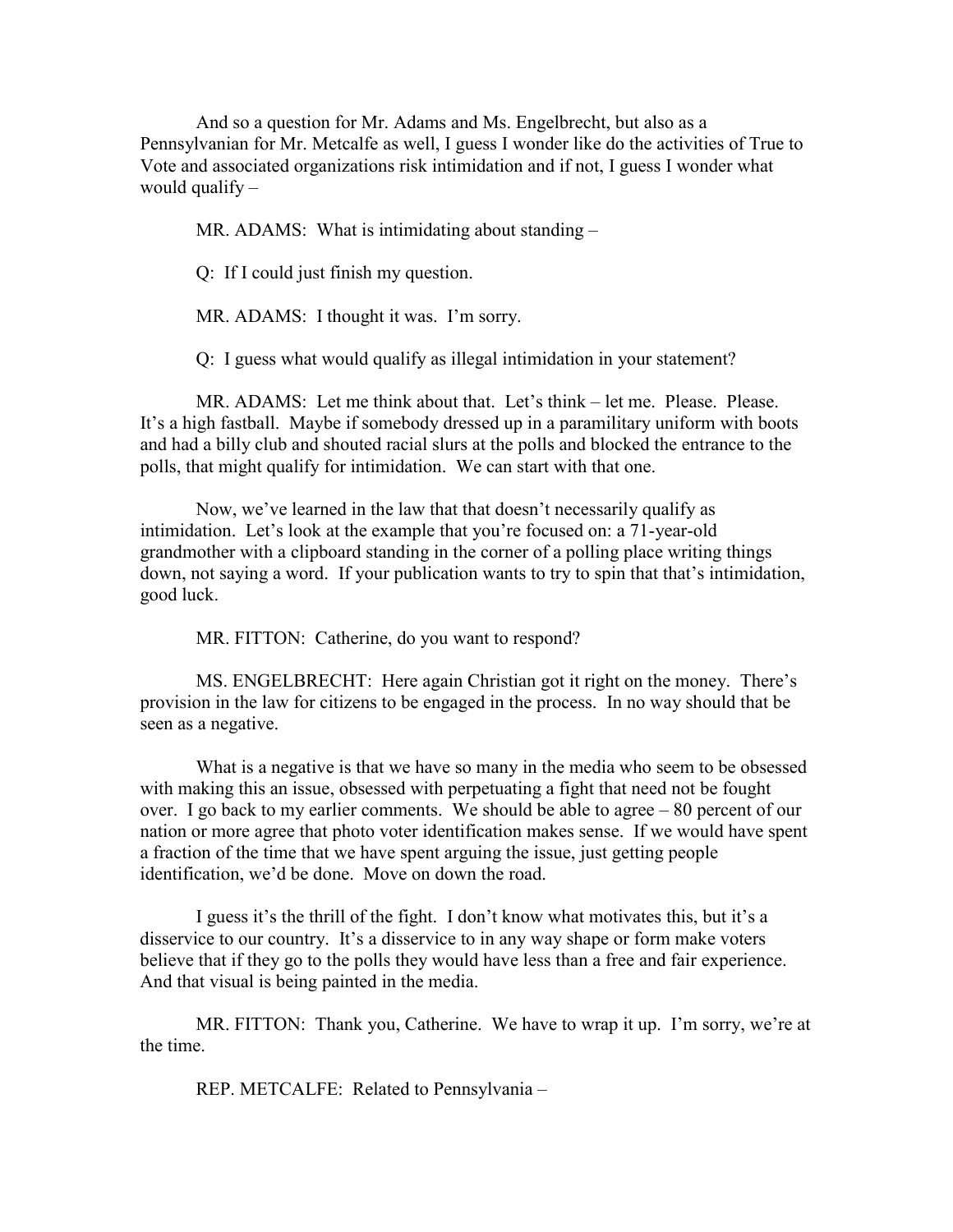MR. FITTON: We're done. So just some wrap-up comments and we're done.

REP. METCALFE: As was mentioned with Pennsylvania, we had a situation occurring in Philadelphia with the New Black Panthers and the intimidation that was occurring down in that area. That's certainly intimidation as was mentioned, dressing up in the paramilitary uniforms with clubs and blocking entrances. We've heard a lot about that.

We would have pushed for prosecution in Pennsylvania; it fell outside the statute of limitation, which is another area that we need to change that I'm going to be working out with my colleagues so we could prosecute something like that when the Feds don't pick up on it.

But as far as somebody being a poll watcher, that's been provided for in law. It's something that occurs election cycle after election cycle. And if it intimidates those who are going to commit fraud, then great. I hope that it does intimidate those who are going to perpetrate fraud and the forces of corruption from showing up on Election Day, because the majority of my constituents would want to make sure that the 71-year-old grandmother with her clipboard who's overseeing the process that her being there to hold people accountable, if that would be intimidating, my constituents, the majority would applaud that.

MR. FITTON: Any last comment, Hans, before we wrap up?

MR. SPAKOVSKY: Well, the one thing I want to just say on the voter ID issue is I hear lots of opponents say this is a fundamental constitutional right. You shouldn't have to show an ID to do that.

Well, that's an interesting claim given that if you want to exercise, for example, your Second Amendment right to purchase a gun, you're going to need a governmentissued photo ID. And I found it particularly ironic – I talk about Pennsylvania.

At the very same time that the mayor of Philadelphia was talking about how terrible this new photo ID law was and how it interfered with this fundamental right, if you go to the website of the city of Philadelphia, you'll find something very interesting there.

Most of you may know that the United States Supreme Court has said that the right to marry is a fundamental civil right. They said that in the *Loving vs. Virginia* opinion back in the 1960s when they threw out Virginia's ban on inter-racial marriages. However, if you want to apply for a marriage license in the city of Philadelphia, you have to show a government-issued photo ID plus a second document that is evidence of your age.